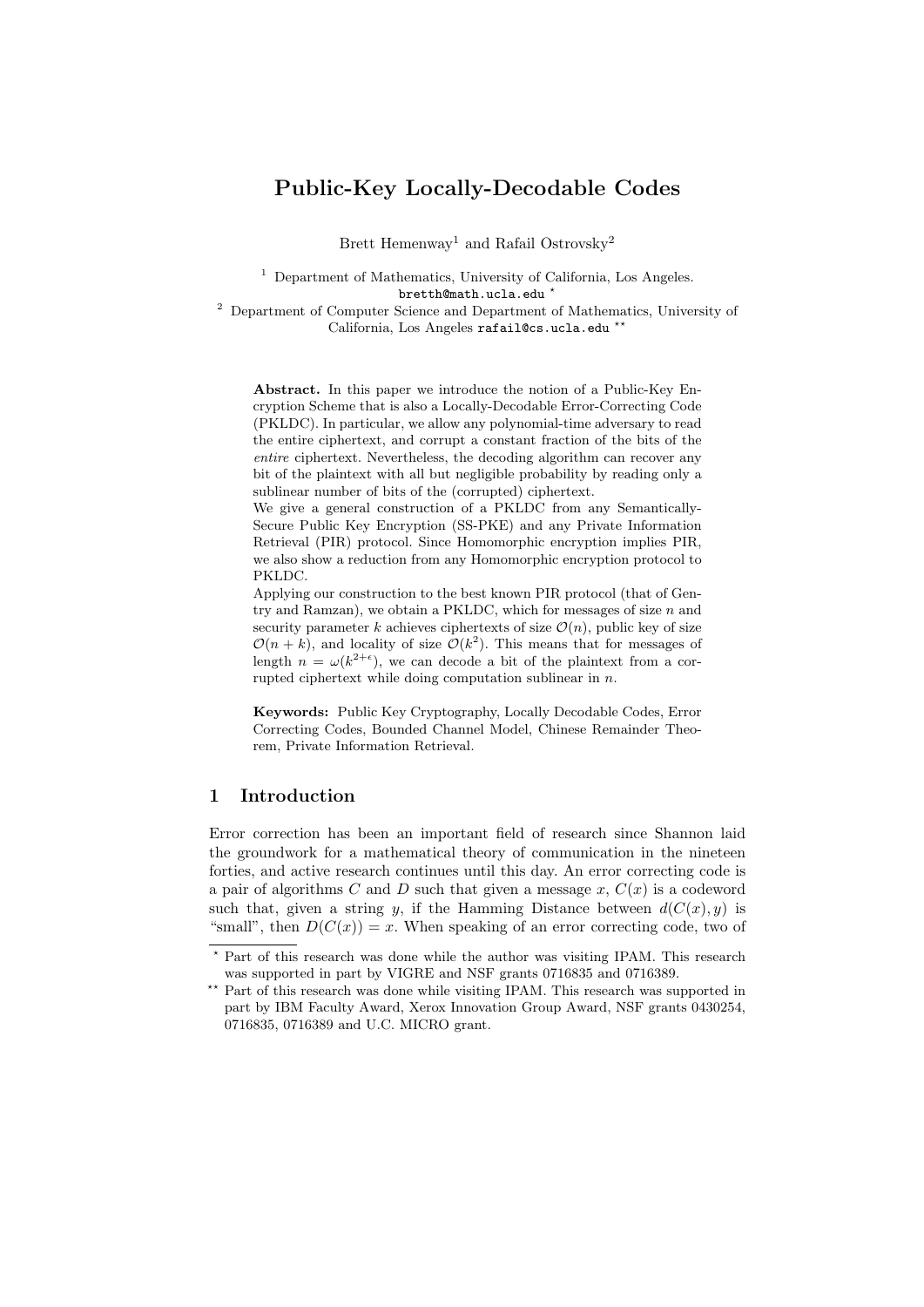its most important characteristics are the information rate, which is the ratio of the message size to the codeword size  $\frac{|x|}{|C(x)|}$ , and the *error rate* which is the smallest  $\epsilon$  such that if  $d(C(x), y) > \epsilon |C(x)|$  then  $D(C(x))$  fails to recover x uniquely. Since the field's inception, many codes have been found that exhibit both constant information rate, and constant error rate, which, in a sense, is optimal. These codes all share the property that to recover even a small portion of the message  $x$  from the codeword  $y$ , the receiver must decrypt the entire codeword. In [1], Katz and Trevisan posed the question: can codes be found in which a single bit of the message can be recovered by decoding only a small number of bits from the codeword? Codes of this type are called *locally-decodable*. and would be immensely useful in encoding large amounts of data which only need to be recovered in small portions, for example any kind of database or archive. Currently the best known locally-decodable codes are due to Yekhanin [2]; they can tolerate a constant error rate, but achieve only slightly better than exponentially small information rates<sup>3</sup>.

In 1994, Lipton examined the notion of error-correction in the computationally bounded channel model [3]. In this model, errors are not introduced in codewords at random, but in a worst case fashion by a computationally bounded adversary who can corrupt up to a constant fraction of the entire codeword. This realistic restriction on the power of the channel allowed for the introduction of cryptographic tools into the problem of error correction. In Lipton [3] and Gopalan, Lipton, Ding [4] it was shown how, assuming a shared private key, one can use hidden permutations to achieve improved error correcting codes in the private key setting. Recently, Micali, Peikert, Sudan and Wilson used the computationally bounded channel model to show how existing error correcting codes could be improved in the public-key setting [5]. After seeing the dramatic improvement of error-correcting codes in the computationally bounded channel model, a natural question then becomes whether locally-decodable codes can also be improved in this model.

The first progress in this setting was by Ostrovsky, Pandey and Sahai [6], where they construct a constant information-rate, constant error-rate locallydecodable code in the case where the sender and receiver share a private key. This left open the question whether the same can be accomplished in the Public-Key setting, which does not follow from their results. Indeed, a naïve proposal (that does not work) would be to encrypt the key needed by [6] separately and then switch to the private-key model already solved by [6]. This however leaves unresolved the following question: how do you encrypt the private key from [6] in a locally-decodable fashion? Clearly, if we allow the adversary to corrupt a constant fraction of all the bits (including encryption of the key and the message), and we encrypt the key separately, then the encryption of the key must consume a constant fraction of the message, otherwise it can be totally corrupted by an Adversary. But if this is the case all hope for local decodability is lost. Another

<sup>&</sup>lt;sup>3</sup> Yekhanin achieves codewords of size  $2^{n^{1/\log \log n}}$  for messages of length n, assuming there exist infinitely many Mersenne primes.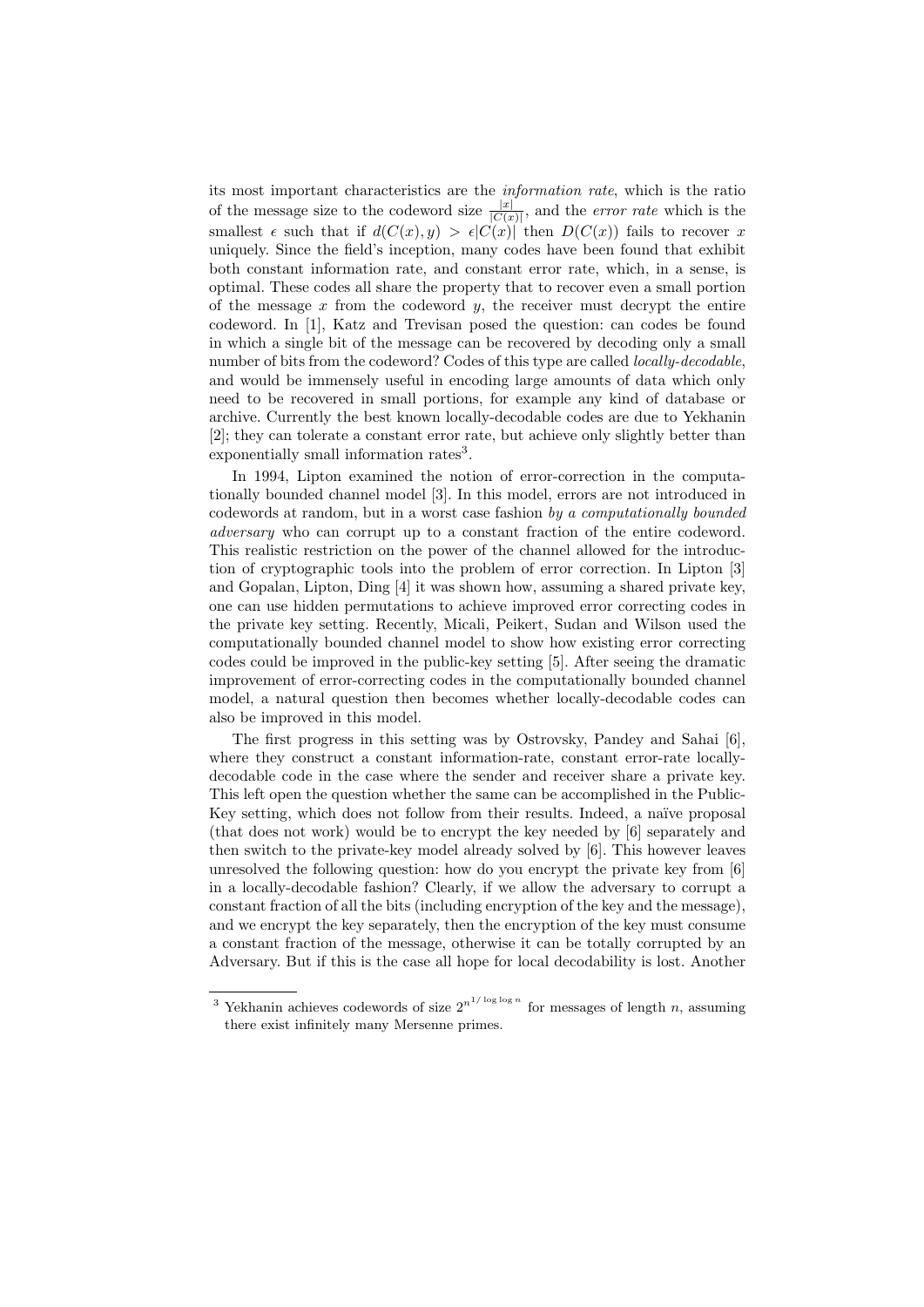suggestion is to somehow hide the encryption of the key inside the encryption of the actual message, but it is not clear how this can be done.

A more sophisticated, but also flawed, idea is to use Lipton's code-scrambling approach [3]. In his paper, Lipton uses a private shared permutation to "scramble" the code and essentially reduce worst-case error to random error. A first observation is that we can use PIR to implement a random permutation in the public-key setting. We would then proceed as follows: the receiver would generate a random permutation  $\sigma \in S_r$ , and the receiver's public key would be a set of PIR queries  $Q_1, \ldots, Q_r$ , where  $Q_i$  is a PIR query for the  $\sigma(i)$ th block of an r block database, using some known PIR protocol. The sender would then break their message x into blocks,  $x_1, \ldots, x_r$ , apply standard error correction to each block, calculate the  $Q_1, \ldots, Q_r$  on their message, apply standard error correction to each PIR response  $R_i = Q_i(\mathsf{ECC}(x))$ , and send the message  $\mathsf{ECC}(R_1), \ldots, \mathsf{ECC}(R_r)$ . If ECC and PIR have constant expansion rates, as is the case with many ECCs and the Gentry-Ramzan PIR [7], the resulting code has only constant expansion rate. But an adversary can still destroy a single block, by focusing damage on a single PIR response. If we add redundancy by copying the message  $c$  times, and publishing  $cr$  PIR queries, the adversary can still destroy a block with non-negligible probability by destroying constant number of blocks at random, and with non-negligible probability the adversary will destroy all c responses corresponding to the same block, and the information in that block will be lost. Recall that we demand that no bit of information should be destroyed except with negligible probability. Hence this method does not work. Of course, this can be fixed by increasing the redundancy beyond a constant amount, but then the codeword expansion becomes more than constant as does the public key size. Thus, this solution does not work, and new ideas are needed. Indeed, in this paper, we use PIR to implement a hidden permutation, but we achieve a PKLDC which can recover from constant error-rate with only constant ciphertext expansion.

## 1.1 Previous Work

The first work on error correction in the computationally bounded channel model was done by Lipton in [3]. In Lipton [3] and Gopalan, Lipton, Ding [4] it was shown how to use hidden permutations to achieve improved error correcting codes in the private key setting. In [5], Micali, Peikert, Sudan and Wilson demonstrate a class of binary error correcting codes with positive information rate, that can uniquely decode from  $\frac{1}{2} - \epsilon$  error rate, under the assumption that one-way functions exist. These codes decode from an error rate above the proven upper bound of  $\frac{1}{4} - \epsilon$  in the (unbounded) adversarial channel model. The first application of the computationally bounded channel to Locally Decodable Codes was given by Ostrovsky, Pandey and Sahai [6], although their work was in the private-key setting, and does not extend to the public-key setting.

In addition to extending the work in the computationally bounded channel model, our work draws heavily from the field of Computational Private Information Retrieval (PIR). The first computational PIR protocol was given by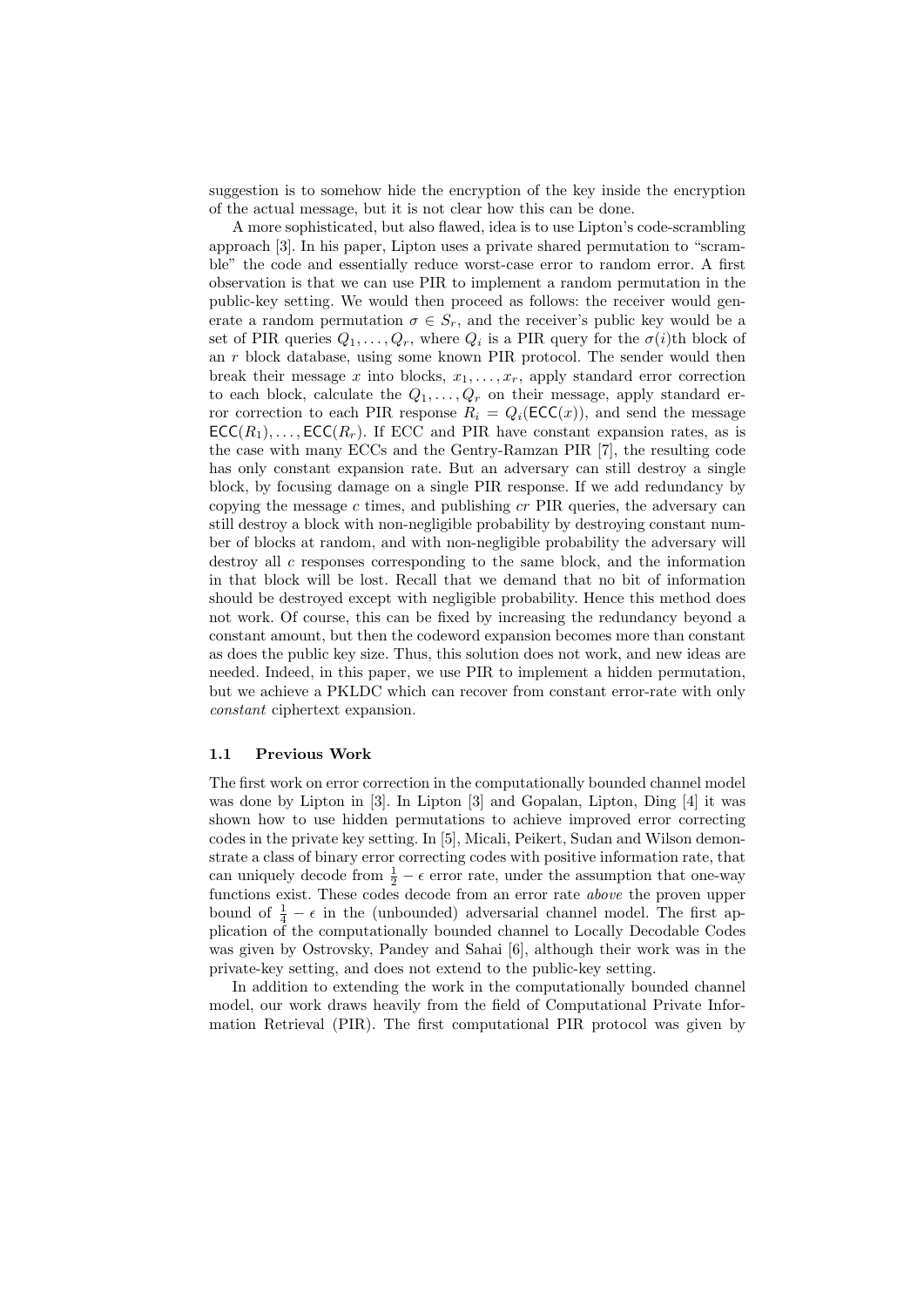Ostrovsky and Kushilevitz [8], and since then there has been much progress. For a survey of work relating to computational PIR see [9].

#### 1.2 Our Results

In this paper, we present a general reduction from semantically-secure encryption and a PIR protocol to a Public Key Encryption system with local decodability (PKLDC). We also present a general reduction from any homomorphic encryption to a PKLDC. In §5 we present the first Locally Decodable Code with constant information-rate which does not require the sender and receiver to share a secret key. To achieve this, we work in the Computationally Bounded Channel Model, which allows us to use cryptographic tools that are not available in the Adversarial Channel Model. Our system presents an improvement in communication costs over the best codes in the information-theoretic setting. We create codes with constant information-rate, as compared with the best known locally decodable codes [2] in the information-theoretic setting which have an almost exponentially small information rate.

Informally, our results can be summarized as follows,

Main Theorem (informal). Given a computational PIR protocol with query size  $|Q|$ , and response size  $|R|$  which retrieves dk bits per query, and a semanticallysecure encryption scheme, there exists a Public Key Locally Decodable Code which can recover from a constant error-rate in the bits of the message, which has public key size  $\mathcal{O}(n|Q|/(dk^2) + k)$  and ciphertexts of size  $\mathcal{O}(n|R|/(dk^2))$ , where  $n$  is the size of the plaintext and  $k$  is the security parameter. The resulting code has locality  $\mathcal{O}(|R|k/d)$ , i.e. to recover a single bit from the message we must read  $\mathcal{O}(|R|k/d)$  bits of the codeword.

Combining the main theorem with the general reduction from homomorphic encryption to PIR, we obtain

Corollary 1. Under any homomorphic encryption scheme which takes plaintexts of length m to ciphertexts of length αm, there is a Public-Key Locally Decodable Code which can recover from a constant error-rate in the bits of the message, with public key size  $\mathcal{O}(nk\beta \sqrt[p]{n})$  and ciphertexts of size  $\mathcal{O}(n\alpha^{\beta-1}k)$ , for any  $\beta \in \mathbb{N}$ , where n is the size of the plaintext and k is the security parameter. The resulting code has locality  $\mathcal{O}(\alpha^{\beta-1}k^2)$ , i.e. to recover a single bit from the message we must read  $\mathcal{O}(\alpha^{\beta-1}k^2)$  bits of the codeword.

We can further improve efficiency if we have a Length-Flexible Additively Homomorphic Encryption like Dåmgard-Jurik [10], using this cryptosystem we obtain

Corollary 2. Under the Decisional Composite Residuousity Assumption [11] there is a Public-Key Locally Decodable Code which can recover from a constant error-rate in the bits of the message, with public key size  $\mathcal{O}(n \log^2(n) + k)$  and ciphertexts of size  $\mathcal{O}(n \log(n))$ , where n is the size of the plaintext and k is the security parameter. The resulting code has locality  $\mathcal{O}(k^2 \log(n))$ , i.e. to recover a single bit from the message we must read  $\mathcal{O}(k^2 \log(n))$  bits of the codeword.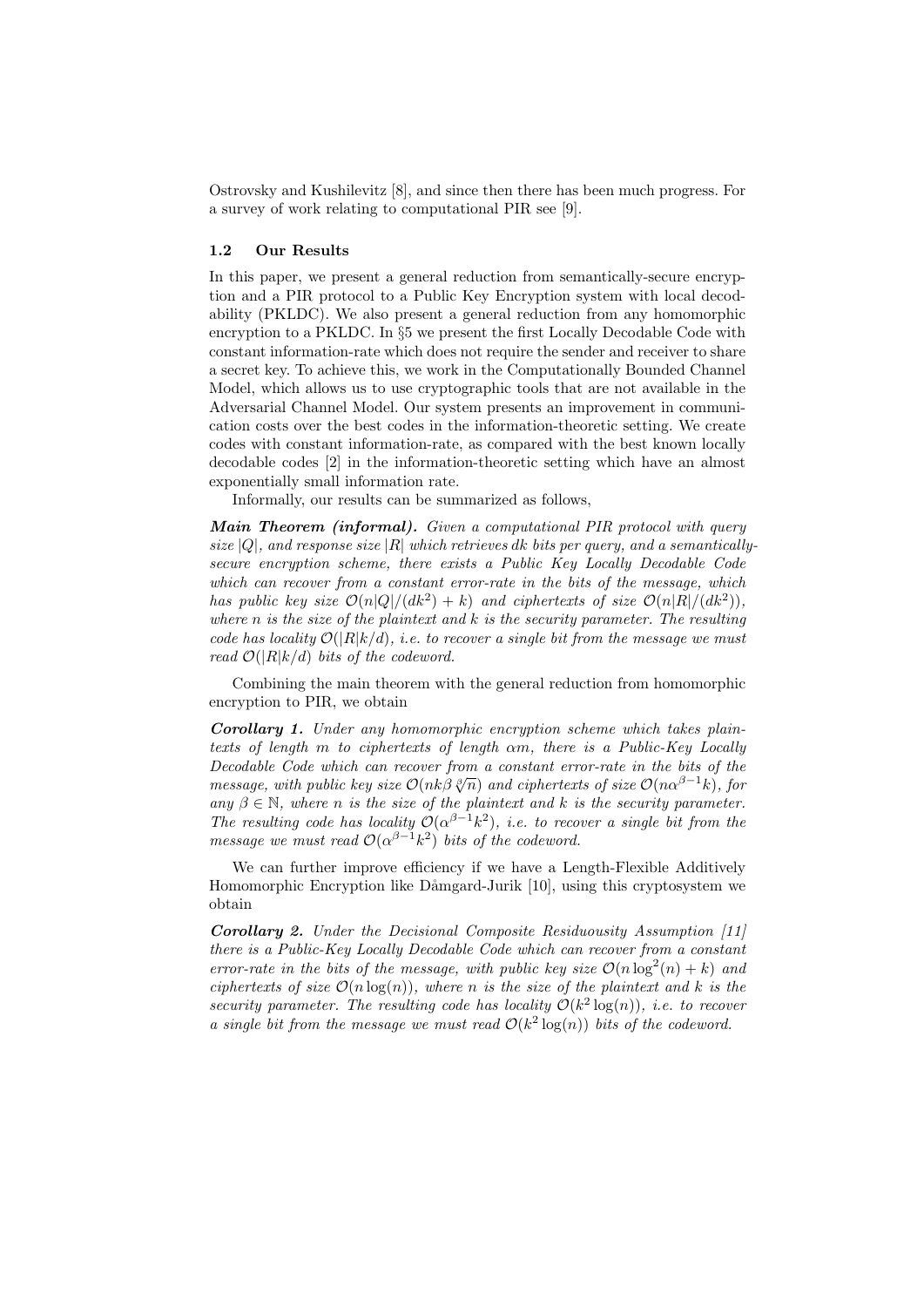We also give a specific construction of a system based on the  $\Phi$ -hiding assumption first introduced by Cachin, Micali and Stadler in [12], and later used by Gentry and Ramzan in [7]. Under this assumption we obtain

Corollary 3. Under the Small Primes Φ-Hiding Assumption there is a Public-Key Locally Decodable Code which can recover from a constant error-rate in the bits of the message, with public key size  $\mathcal{O}(n)$  and ciphertexts of size  $\mathcal{O}(n)$ , where  $n$  is the size of the plaintext and  $k$  is the security parameter. The resulting code has locality  $\mathcal{O}(k^2)$ , i.e. to recover a single bit from the message we must read  $\mathcal{O}(k^2)$  bits of the codeword.

Note that in full generality, our main result requires two assumptions, the existence of a PIR protocol and a semantically-secure encryption protocol. In practice, however, two separate assumptions are usually not needed, and all the corollaries apply under a single hardness assumption.

Our construction does have a few disadvantages over the information-theoretic codes. First, our channel is computationally limited. This assumption is fairly reasonable, but it is also necessary one for any type of public key encryption. In [5], Micali et al. show that if a true adversarial channel exists, which can always introduce errors in a worst-case fashion, then one-way functions cannot exist. Second, our code has a larger "locality" than most information-theoretic codes. For example, in Yekhanin's Codes, the receiver is only required to read three letters of the codeword to recover one letter of the message. In our code in §5 the receiver must read  $\mathcal{O}(k^2)$  bits to recover 1 bit of the plaintext, where k is the security-parameter. It should be noted, however, that to maintain the semantic security of the cryptosystem, the receiver must read  $\omega(\log k)$  bits to recover any single bit of the message. It is an interesting question whether the locality of our code can be reduced from  $\mathcal{O}(k^2)$  to  $\mathcal{O}(k)$ . For long messages (i.e.  $n = \omega(k^{2+\epsilon})$ ) our code still presents a very significant improvement in locality over standard error correcting codes.

## 2 Computationally Locally Decodable Codes

## 2.1 Modelling Noisy Channels

When discussing error correcting, or locally-decodable codes, it is important to consider how the errors are introduced by the channel. While it may be natural to assume the errors are introduced "at random", small changes in the exact nature of these errors can result in substantial changes in the bounds on the best possible codes.

The first definition of a noisy channel is due to Claude Shannon [13]. Shannon defined the *symmetric channel* where each message symbol is independently changed to a random different symbol with some fixed probability, called the error rate. An alternative definition of a noisy channel is Hamming's adversarial channel, where one imagines an adversary corrupting bits of the message in a worst-case fashion, subject only to the total number of bits that can be corrupted per block.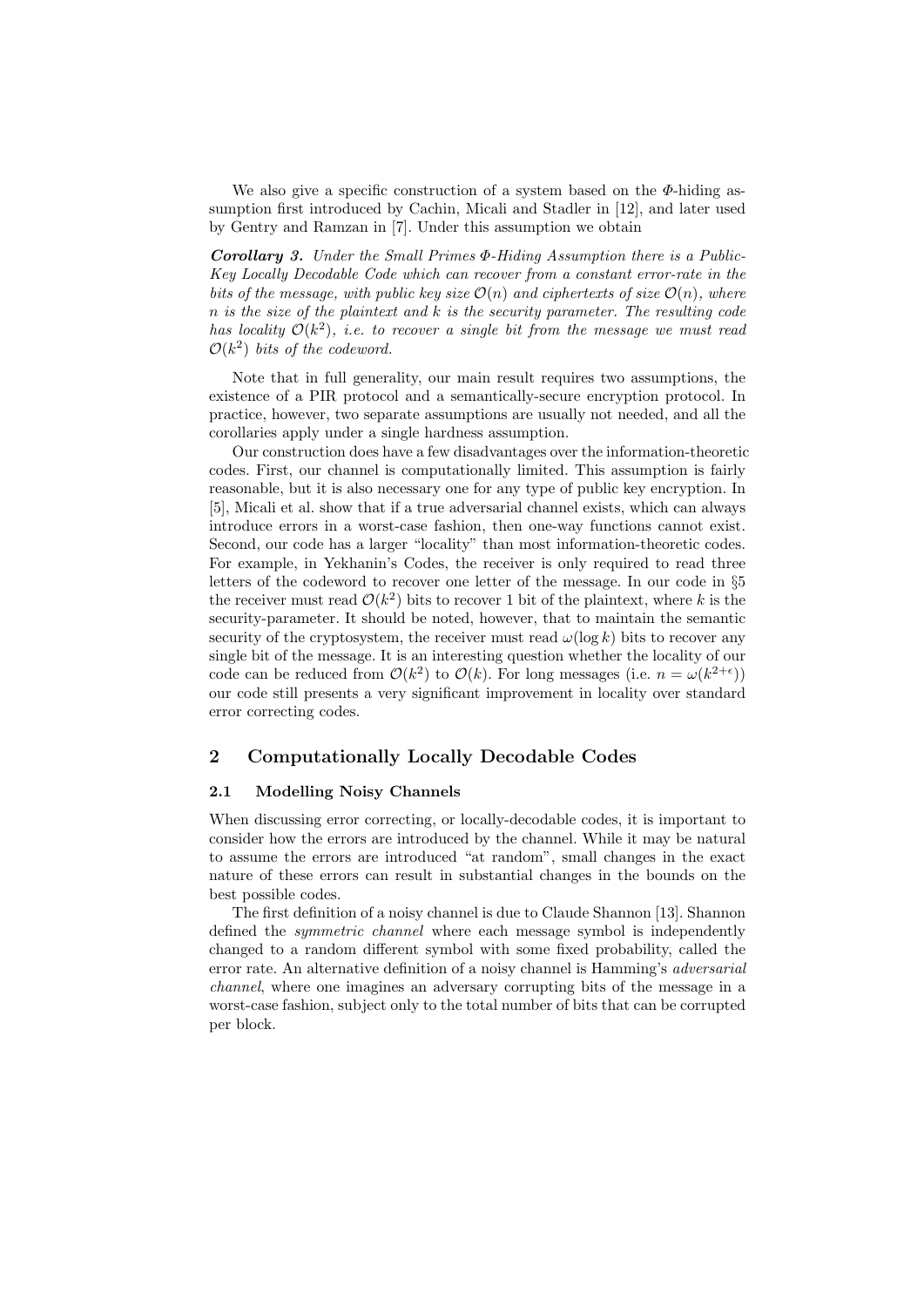In 1994, Lipton [3] observed that the adversarial channel model assumes that the adversarial channel itself is computationally unbounded. In that paper, Lipton proposed a new model of computationally bounded noise, which is similar to Hamming's adversarial channel, except the adversary is restricted to computation which is polynomial in the block length of the code. This restriction on the channel's ability to introduce error is a natural one, and it is implied by the existence of any one-way function [5]. Throughout this paper, we use Lipton's model.

#### 2.2 Definitions

We use the standard definition of computational indistinguishability for public key encryption, where we also view the size of the plaintext as a function of the security parameter. That is, we set the plaintext x to be of length  $k^{\alpha}$ , where k is the security parameter and  $\alpha > 1$ .

The primary difference between our definition and the standard definition of semantic security is the local decodability property of the cryptosystem. Roughly, this says that given an encryption  $c$  of a message  $x$ , and a corrupted encryption c' such that the hamming distance of c and c' is less than  $\delta |c|$ , the time it takes the decoder to decode any bit  $x_i$  of the plaintext x from  $c'$  is much shorter than the length of the message, and does not increase as the message length increases.

Definition 1. We call a Public Key Cryptosystem semantically-secure (in the sense of indistinguishability) and  $\delta$ -computationally locally-decodable *if there is* a triple of probabilistic polynomial-time algorithms  $(G, E, D)$ , such that for all k and for all  $\alpha$  sufficiently large

- $(PK, SK) \leftarrow G(1^k, \alpha),$
- $c \leftarrow E(PK, x, r)$  (where  $|x| = k^{\alpha}$  is a plaintext message of length polynomial in  $k$ , and  $r$  is the randomness of the encryption algorithm);  $- b' \leftarrow D(SK, c', i)$

so that for all probabilistic polynomial-time adversaries  $A, A'$ :

$$
\Pr[(PK, SK) \leftarrow G(1^k, \alpha); \{x^0, x^1, \gamma\} \leftarrow A(PK); A'(E(PK, x^b, r), \gamma) = b] < \frac{1}{2} + \nu(k),
$$

where  $x^0$  and  $x^1$  must both be of length  $k^{\alpha}$ , and the probability is taken over the key generation algorithm's randomness, b, randomness r used in the encryption algorithm  $E$  and the internal randomness of  $A$  and  $A'.^4$  Furthermore, it is computationally, locally-decodable. That is, for all probabilistic polynomial-time adversaries  $A''$  and  $A'''$ ,

$$
Pr[(PK, SK) \leftarrow G(1^k, \alpha); (x, \gamma) \leftarrow A''(PK);
$$
  
\n
$$
c \leftarrow E(PK, x, r); \{c', i\} \leftarrow A'''(c, \gamma) :
$$
  
\n
$$
D(SK, c', i) = x_i] > 1 - \nu(k),
$$

<sup>&</sup>lt;sup>4</sup> As is standard practice, we allow the adversary A to pass state information  $\gamma$ , which could include information about the plaintexts  $x^0, x^1$ , which might be of use in determining which plaintext is encrypted by  $E(PK, x^{b}, r)$ .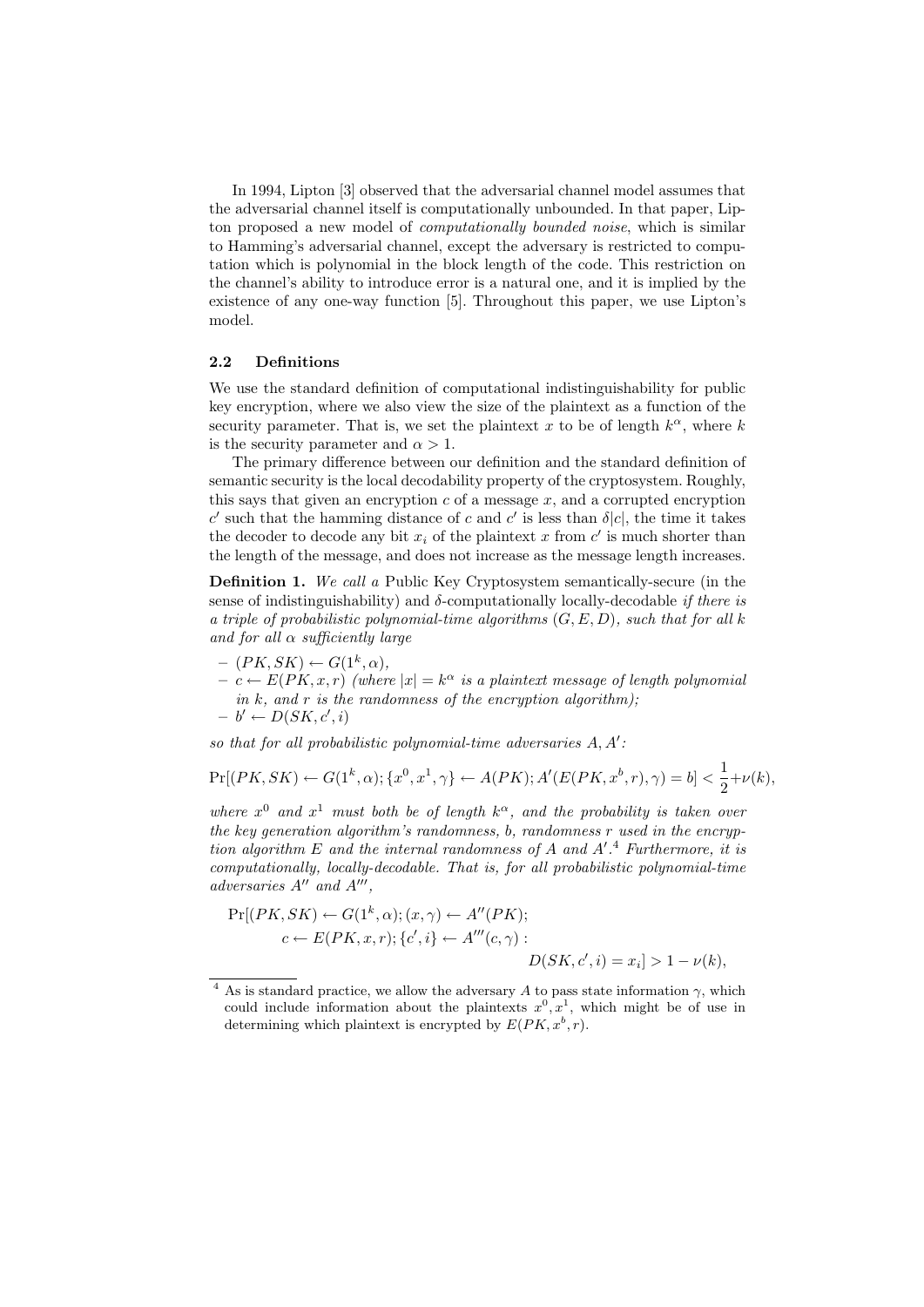where  $x_i$  denotes the ith bit of x, x must be of the length  $k^{\alpha}$ , c' and c must be of the same length and the hamming distance between  $c'$  and  $c$  is at most  $\delta |c|$ , and where the probability is taken over the key generation algorithm's randomness, the randomness  $r$  used in the encryption algorithm  $E$  and the internal randomness of both A'' and A'''. The information-rate is  $\frac{|m|}{|c|}$  and we call the decryption algorithm locally-decodable if its running time is  $o(k^{\alpha})$ , and the efficiency of the local decodability is measured as a function of k and  $\alpha$ .

## 3 Building Blocks

Our construction relies on a number of standard cryptographic tools and for completeness we briefly review them here.

#### 3.1 Private Information Retrieval

A computational Private Information Retrieval protocol (PIR) is a protocol in which a user or client wants to query a position from a database, while keeping the position queried hidden from the server who controls the database. In particular the user generates a decryption key  $D_{PIR}$ , picks a position j and generates a query  $Q_i$ . Then, given  $Q_i$ , the server who has a database (or message) x, can execute query  $Q_j$  on x and obtain a response  $R_j$ . The privacy requirement is that the server cannot guess the position  $j$  with probability noticeably greater than random. The correctness requirement is that given  $D_{PIR}$ , and  $R_j$  the user can correctly recover the j<sup>th</sup> position of the message  $x$ . The efficiency of a PIR protocol is measured in the communication complexity, i.e. the sizes of Q and R. Currently, the most efficient PIR protocol is that of Gentry and Ramzan [7], which has  $|Q| = |R| = \mathcal{O}(k)$  where k is a security parameter, and each query successfully retrieves approximately  $k/4$  bits of the message x.

Formal definitions and concrete constructions of computational Private Information Retrieval protocols can be found in [8], [14], [12], [15] or [7].

## 3.2 Semantically-Secure Public Key Encryption

Our construction requires a semantically-secure encryption protocol, SSE. The only requirement we make on the protocol SSE, is that for a message x,  $|SSE(x)| =$  $\mathcal{O}(|x|)$ . For concreteness, we assume  $|SSE(x)| = c_1|x|$  for some constant  $c_1$ . This is achieved by many cryptosystems for example [11], [10], [16], [17], or the  $\Phi$ hiding based scheme in described §5.1.

To avoid making additional intractability assumptions, it is natural to choose a hardness assumption that yields both a semantically-secure encryption protocol as well as a PIR protocol. In practice this is almost always the case, for example Paillier's Cryptosystem [11] and Chang's PIR [15], or Gentry-Ramzan [7] (or Cachin-Micali-Stadler PIR [12]) and the encryption protocol outlined in Section 5.1. It is also worth noting that since [14] shows that any homomorphic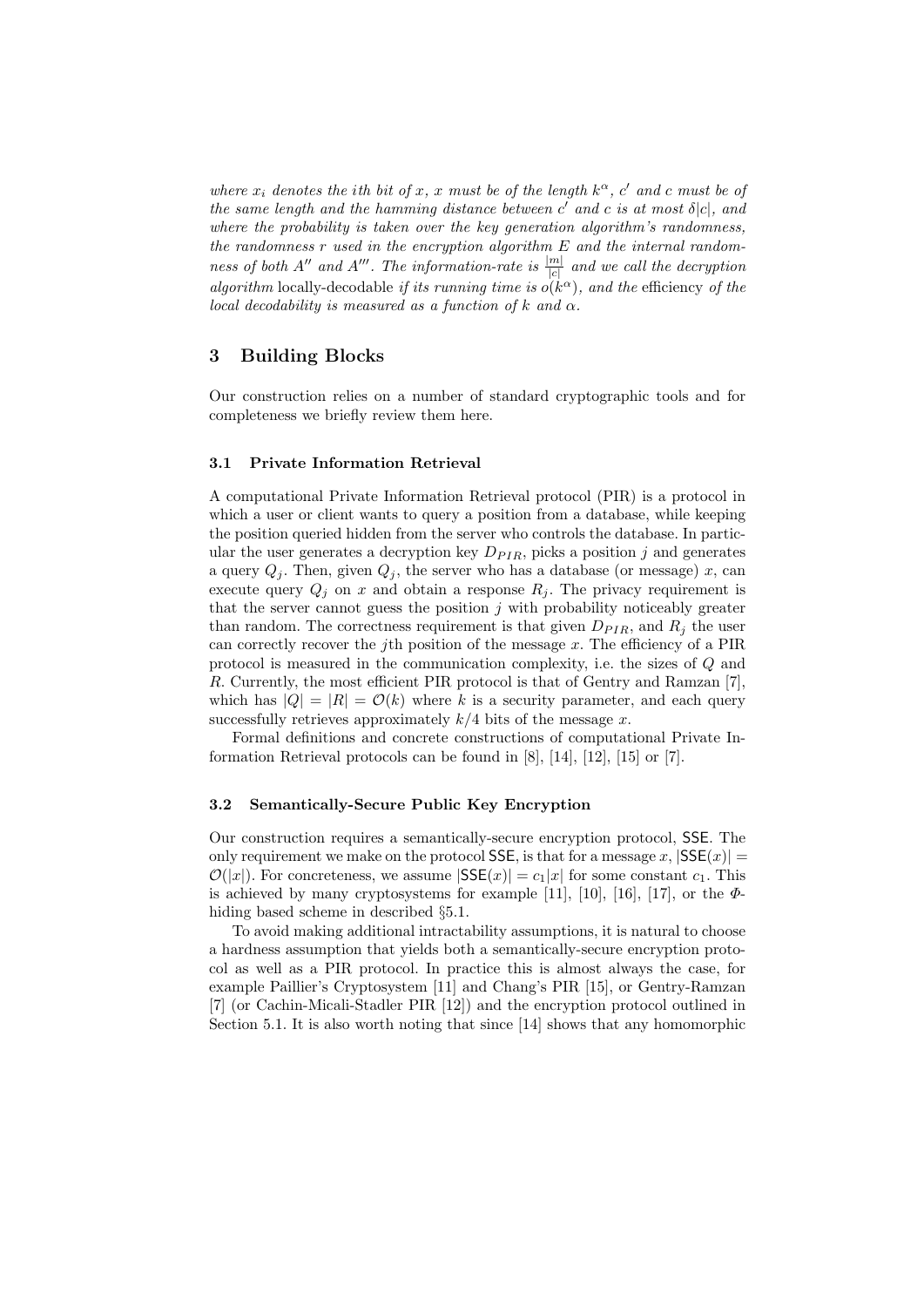encryption protocol immediately yields a PIR protocol, if we have a homomorphic encryption, we need not make an additional assumption to obtain a PIR protocol.

## 3.3 Reed-Solomon Codes

The Reed-Solomon Error Correcting Code (RS-ECC) works as follows: first we fix a prime p of length k, and all computations are done in the field  $\mathbb{Z}/p\mathbb{Z}$ . Then, given a plaintext x of length n, we represent x as a polynomial  $f_x$  of degree  $n/k - 1$  over  $\mathbb{Z}/p\mathbb{Z}$ . This can be done in many ways, perhaps the simplest is to break x into blocks of size k and view these as the coefficients of  $f_x$ . Then, the encoding of x is simply the evaluation of  $f<sub>x</sub>$  at a number of points in  $\mathbb{Z}/p\mathbb{Z}$ . We need at least  $n/k$  evaluations to uniquely determine a polynomial of degree  $n/k - 1$ , the RSECC adds redundancy by evaluating  $f_x$  at more points, RSECC(x) =  $(f_x(1),...,f_x(\rho n/k))$  for some  $\rho > 1$ . For distinct plaintexts x, y, we have  $f_x - f_y \neq 0$ . Since a nonzero polynomial of degree  $n/k - 1$  has at most  $n/k - 1$  zeros, and RSECC(x) and RSECC(y) must have hamming distance at least  $(\rho - 1)n/k + 1$ , this code can recover from  $(\rho - 1)n/(2k)$  errors in the evaluation points, i.e. it can recover from an error rate of  $\frac{1}{2} - \frac{1}{2\rho}$  in the digits of the code.

From now on we will view  $RSECC(x)$  as a  $\rho n/k$ -tuple which can be successfully decoded from an error rate of  $\frac{1}{2} - \frac{1}{2\rho}$  in its digits.

## 3.4 Binary Error Correction

A desirable property of any error-correcting code is the ability to recover from a constant fraction of errors among the bits of the codeword. A drawback of many error-correcting codes, and locally-decodable codes, is that they are defined over large alphabets, and can only recover from a constant fraction of errors in the alphabet of the code. The natural alphabet of the RSECC described above is the field  $\mathbb{Z}/p\mathbb{Z}$ . In practice, all these codes are implemented on computers, where the natural alphabet is  $\{0, 1\}$ . Thus when we say that a code like the Reed-Solomon code can tolerate a constant fraction of errors, we mean a constant fraction of errors in their natural alphabet. In the Reed Solomon code, if one bit of each evaluation point is corrupted, there are no guarantees that the message will not be corrupted. Binary error correcting codes do exist, but they are generally not as efficient as codes over larger alphabets.

To allow our code to tolerate a constant fraction of errors in the bits of the ciphertext, we will make use of a binary error correcting code ECC, with two properties. First,  $|ECC(x)| = c_2|x|$  for some constant  $c_2$ , and second ECC can recover from an error-rate of  $\frac{1}{2} - \delta$  in the *bits* of  $\mathsf{ECC}(x)$ . Such codes exist, for  $\delta >$  $\frac{1}{4}$  in the unbounded adversarial channel model, and  $\delta > 0$  in the computationally bounded channel model. See the full version of this paper for a more in-depth discussion.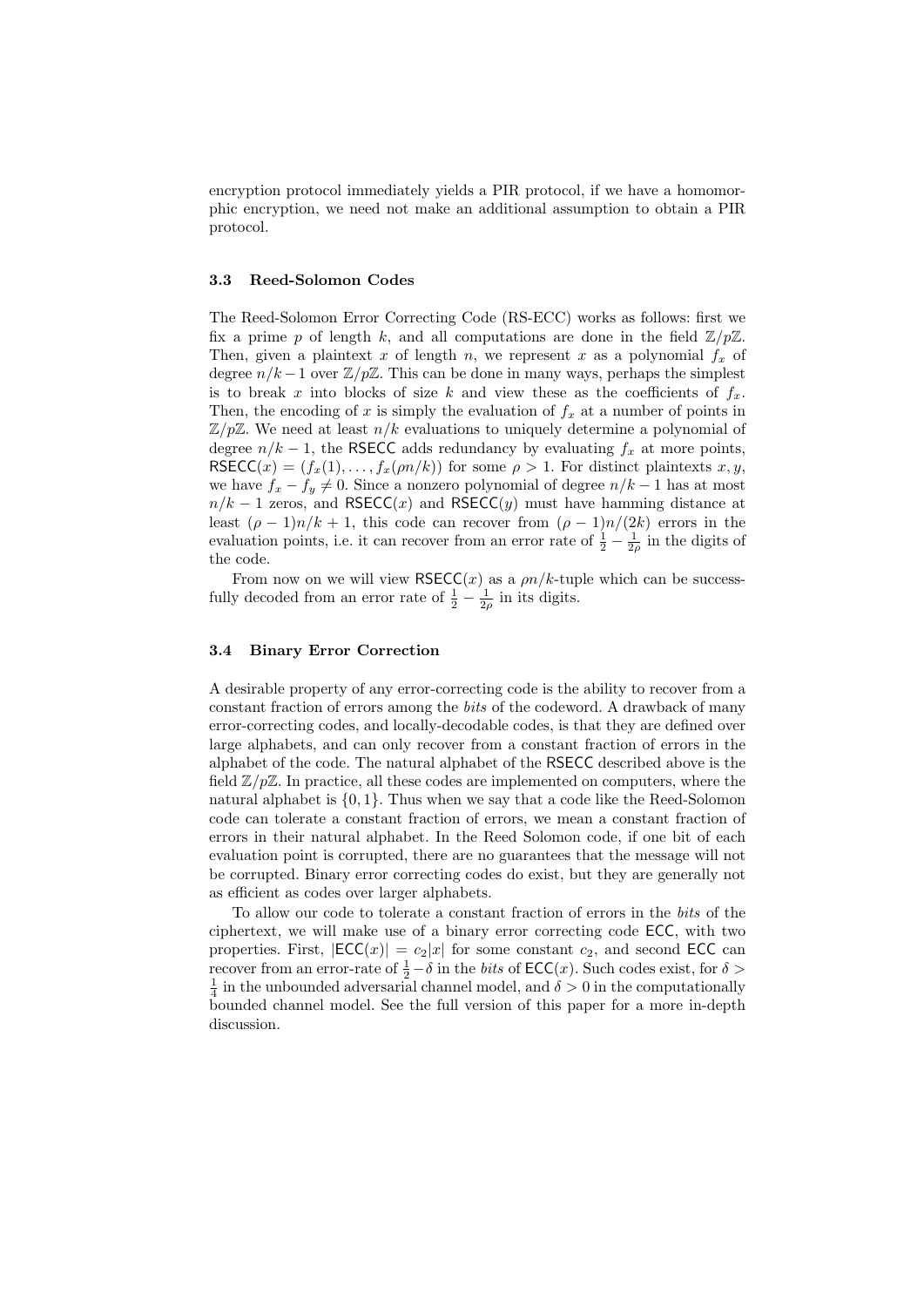## 4 Construction

#### 4.1 High Level Outline of Our Construction

A public key will be a list of t PIR queries  $Q_1, \ldots, Q_t$ , along with the public key to the semantically-secure encryption SSE. The private key will be the private key for the semantically-secure encryption, the private key for the PIR protocol and a permutation  $\sigma \in S_t$  such that  $Q_j$  is a query for the  $\sigma(j)$ th position of the message. To encrypt an  $n$ -bit message  $X$ , we first divide  $X$  into  $r$  blocks  $X_1, \ldots, X_r$ , then we encrypt each block using our semantically-secure encryption (this can be done by further subdividing the block if necessary). Then we encode each block using the Reed-Solomon code, thus obtaining a list of evaluation points that constitute the Reed-Solomon encoding of this block. Next, we concatenate the evaluation points for all the blocks, and, treating this list as a single database, we evaluate all t PIR queries on it. Finally, we encode each PIR response with a standard binary error correcting code ECC.

In more detail, we assume that when we evaluate a PIR query Q on a message X, the PIR response R encodes dk bits of X where k is our security parameter and d depends on the specific PIR protocol used. For example the Gentry-Ramzan protocol has  $d \approx \frac{1}{4}$ , while a PIR protocol like [12] which only retrieves a single bit at a time has  $d = 1/k$ . Next, we fix a prime p of length k which will determine the base-field of the RSECC. Then, we set  $r = n/(\ell k)$ , thus each block  $X_i$  has  $|X_i| = \ell k$ , where  $\ell$  is the parameter that will determine the "spread" of our code. Next we encrypt each block  $X_i$  using SSE, obtaining  $SSE(X_1), \ldots, SSE(X_r)$  where  $|SSE(X_i)| = c_1 \ell k$ . Then we encode each encrypted block as  $c_1 \rho \ell$  field elements in  $\mathbb{Z}/p\mathbb{Z}$  using RSECC. Thus we can recover any block  $X_i$  as long as no more than  $\frac{1}{2} - \frac{1}{2\rho}$  of the field elements that encode it are corrupted. Finally, we concatenate all  $c_1r\rho\ell$  field elements, thus at this point our "database" is  $c_1r\rho l k = c_1n\rho$  bits. Next we evaluate all t queries  $Q_1, \ldots, Q_t$ on this database. Since we wish to retrieve all the information in  $X$ , we need  $t = c_1 n \rho/(dk)$ . Thus we obtain t PIR responses  $R_1, \ldots, R_t$ . Finally, we send the *t*-tuple  $(ECC(R_1), \ldots, ECC(R_t)).$ 

Thus our final encryption is of size  $c_1c_2n\rho |R_i|/(dk)$ . If  $|R_i| \approx k$  as is case in [12], [15], [7], then our encryption will be of length  $c_1c_2\rho n/d$ . If we use the PIR protocol in [7] then, d will be constant, thus our code will have constant information rate. Notice that the spread parameter  $\ell$  has no effect on the length of the encryption. This encryption is error correcting because as long as no more than  $\frac{1}{2} - \frac{1}{2\rho}$  of the responses that encode a given block are corrupted, the block can be recovered correctly by first decoding each point using ECC, and then reconstructing the block using the RSECC. This cryptosystem is also locally-decodable since to decrypt a given block, it suffices to read the  $\frac{c_1 \rho \ell}{dk}$  PIR responses that encode it.

## 4.2 Error Correcting Public Key Encryption

We now define a triple of algorithms  $G, E, D$  for our encryption scheme.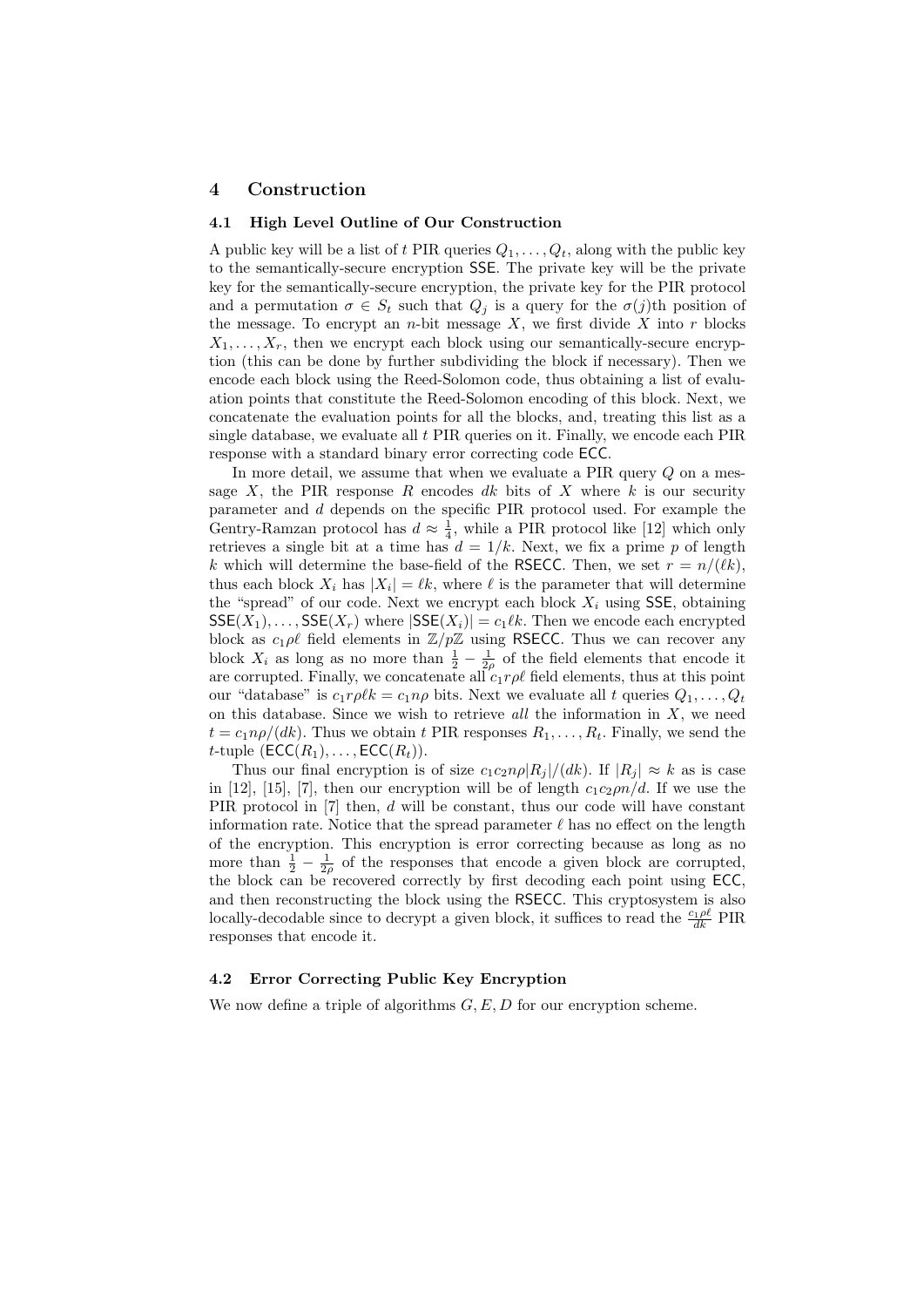Key Generation:  $G(1^k, \alpha)$ .

- Fix a prime  $p$  of length  $k$ .
- Generate public-key private-key pair for SSE,  $PK_E, SK_E$ .
- Generate a PIR decryption key  $D_{PIR}$ .
- Generate a random permutation  $\sigma \in S_t$ .
- Generate t PIR queries  $Q_1, \ldots, Q_t$ , where  $Q_i$  queries the block of dk bits at position  $(\sigma(j) - 1)c_1dk + 1$  of a  $c_1n\rho$  bit database.

The public key will then be

$$
PK = (PK_E, Q_1, \ldots, Q_t)
$$

and the secret key will be

$$
SK = (\sigma, SK_E, D_{PIR})
$$

Thus the public key will be of length  $t|Q| + |SK_E| = c_1n\rho|Q|/(dk)$ . If we use [7], then  $|Q| = k$  and d is constant, so assuming  $|SK_E| = \mathcal{O}(k)$ , we obtain  $|PK| = \mathcal{O}(n+k).$ 

**Encryption:** given an *n*-bit message  $X$ ,

- Break X into  $r = \frac{n}{\ell k}$  blocks  $X_i$  of size  $\ell k$ .
- Encrypt each block using SSE. If SSE can only encrypt strings of length  $k$ , we simply divide  $X_i$  into shorter strings, encrypt the shorter strings and then concatenate the encryptions.
- For each encrypted block,  $\mathsf{SSE}(X_i)$  we encode it as a list of  $c_1 \rho \ell$  field elements  $Z_{i,1}, \ldots, Z_{i,c_1\rho\ell}$  in  $\mathbb{Z}/p\mathbb{Z}$  using the RSECC.
- Concatenate all the evaluations, creating  $\tilde{X} = Z_{1,1}, \ldots, Z_{1,c_1\rho\ell}, \ldots, Z_{r,1}, Z_{r,c_1\rho\ell}.$ Thus  $|\tilde{X}| = rc_1\rho \ell k = c_1n\rho$  bits, and we run each PIR query  $\{Q_1, \ldots, Q_t\}$ on X receiving responses  $R_1, \ldots, R_t$ . Since each PIR query recovers dk bits, we will need  $c_1/d$  queries to recover each field element Z.
- Encode each  $R_j$  individually using the binary error correcting code ECC.
- The encryption is then the t-tuple  $(\mathsf{ECC}(R_1), \ldots, \mathsf{ECC}(R_t)).$

**Decryption:** to recover the *i*th block, of a message  $X$  from the  $t$ -tuple  $(ECC(R_1), \ldots, ECC(R_t))$ 

- We wish to retrieve the encoding  $Z_{i,1}, \ldots, Z_{i,c_1\rho\ell}$ , which are the bits of X in positions  $(i - 1)c_1\rho\ell/d + 1, \ldots, ic_1\rho\ell/d$ , Thus we select the  $c_1\rho\ell/d$  responses that encode  $X_i$ ,  $\{\mathsf{ECC}(R_{\sigma^{-1}((i-1)c_1\rho\ell/d+1)}), \ldots, \mathsf{ECC}(R_{\sigma^{-1}(ic_1\rho\ell/d)})\}.$
- Decode each **ECC**( $R_j$ ) to obtain { $R_{σ^{-1}((i-1)c_1ρ\ell/d+1)}, ..., R_{σ^{-1}(ic_1ρ\ell/d)}$ }.
- Decode each of the  $c_1\rho\ell/d$  PIR responses  $R_j$  to obtain  $Z_{i,1}, \ldots, Z_{i,c_1\rho\ell}$ .
- Using the RSECC reconstruct  $\mathsf{SSE}(X_i)$  from  $Z_{i,1}, \ldots, Z_{i,c_1\rho\ell}$ .
- Decrypt  $\mathsf{SSE}(X_i)$ .

Notice that to recover block  $X_i$  we only need to read  $c_1c_2|R|\rho\ell/d$  bits of the encryption. In the Gentry-Ramzan PIR  $|R| = k$  and  $d = 1/4$ , so we are reading only  $\mathcal{O}(\ell k)$  bits of the message. For correctness we will choose  $\ell = k$ , thus in this case our scheme will achieve locality  $\mathcal{O}(k^2)$ .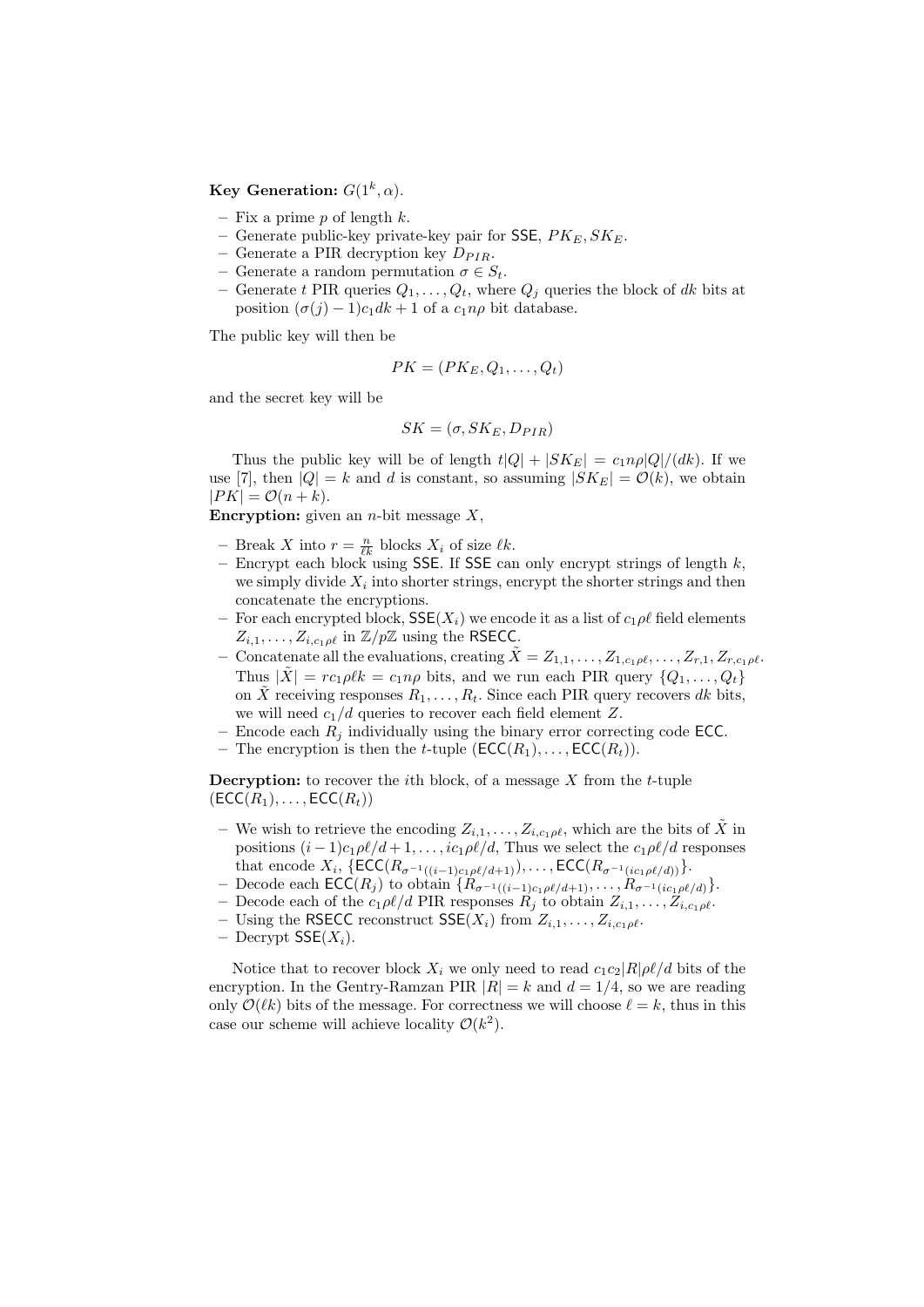#### 4.3 Local-Decodability

One of the most interesting features of our construction is the local-decodability. To recover a small portion of the message  $X$ , only a small portion of the ciphertext  $(\mathsf{ECC}(R_1), \ldots, \mathsf{ECC}(R_t))$  needs to be decoded. During encryption the message X is broken into blocks of length  $\ell k$  bits, and this is the smallest number of bits that can be recovered at a time. To recover a single bit of  $X$ , or equivalently the entire block  $X_i$  that contains it, we must read  $c_1\rho\ell/d$  blocks of the ciphertext  $\{\textsf{ECC}(R_{\sigma^{-1}((i-1)c_1\rho\ell/d+1)}), \ldots, \textsf{ECC}(R_{\sigma^{-1}(ic_1\rho\ell/d)})\}$ . Since  $|\textsf{ECC}(R_i)| = c_2|R_i|$ , we must read a total of  $c_1c_2|R|\rho\ell/d$  bits. Since the probability of error will be negligible in  $\ell$ , we will set  $\ell = k$ . Here  $c_2$  and  $\rho$  are parameters that determine the error-rate of our code.

Using the Gentry-Ramzan PIR, we have  $|R| = k$  and  $d = 1/4$ , so the locality is  $\mathcal{O}(k^2)$ . Using the Chang's PIR [15] based on Paillier's cryptosystem [11] we have  $|R| = 2k$  and  $d = 1/2$  so we achieve the same encryption size and locality, although in this situation the public key size is  $\mathcal{O}(n^{3/2})$  instead of  $\mathcal{O}(n)$  in the Gentry-Ramzan case.

## 4.4 Proof of Security

The semantic security of our scheme follows immediately from the semantic security of the underlying encryption SSE. The full proof of the correctness (i.e. local decodability) of our scheme requires some care. The formal proof can be found in the full version of this paper. Here, we outline only the high-level ideas of the proof. The structure of the proof is as follows. Given an encryption  $(ECC(R_1), \ldots, ECC(R_t))$ , the outer ECC forces an adversary to concentrate their errors among only a few  $R_i$ . Thus, we may assume that the adversary is only allowed to introduce errors into a constant fraction of the  $R_i$ . Then, we note that any polynomial-time adversary cannot tell which remainders  $R_i$  encode which block  $X_i$  by the privacy of the PIR protocol. Thus any errors introduced in the  $R_i$  will be essentially uniform among the Z's that make up the Reed-Solomon encryptions. Next, we show that our code has sufficient "spread" so that errors introduced uniformly among the  $R_i$  will cluster on the  $R_i$  encoding a given block  $X_i$  with only negligible probability. Finally, if the errors are not clustered among the  $R_i$  that encode a given block, we show that the RSECC will correctly recover that block.

Thus we arrive at the following result

**Main Theorem.** Given a computational PIR protocol with query size  $|Q|$ , and response size  $|R|$  which retrieves dk bits per query, and a semantically-secure encryption protocol SSE, there exists a Public Key Locally Decodable Code which can recover from a constant error-rate in the bits of the message, which has public key size  $\mathcal{O}(n|Q|/(dk^2) + k)$  and ciphertexts of size  $\mathcal{O}(n|R|/(dk^2))$ , where n is the size of the plaintext and k is the security parameter. The resulting code has locality  $\mathcal{O}(|R|k/d)$ , i.e. to recover a single bit from the message we must read  $\mathcal{O}(|R|k/d)$  bits of the codeword.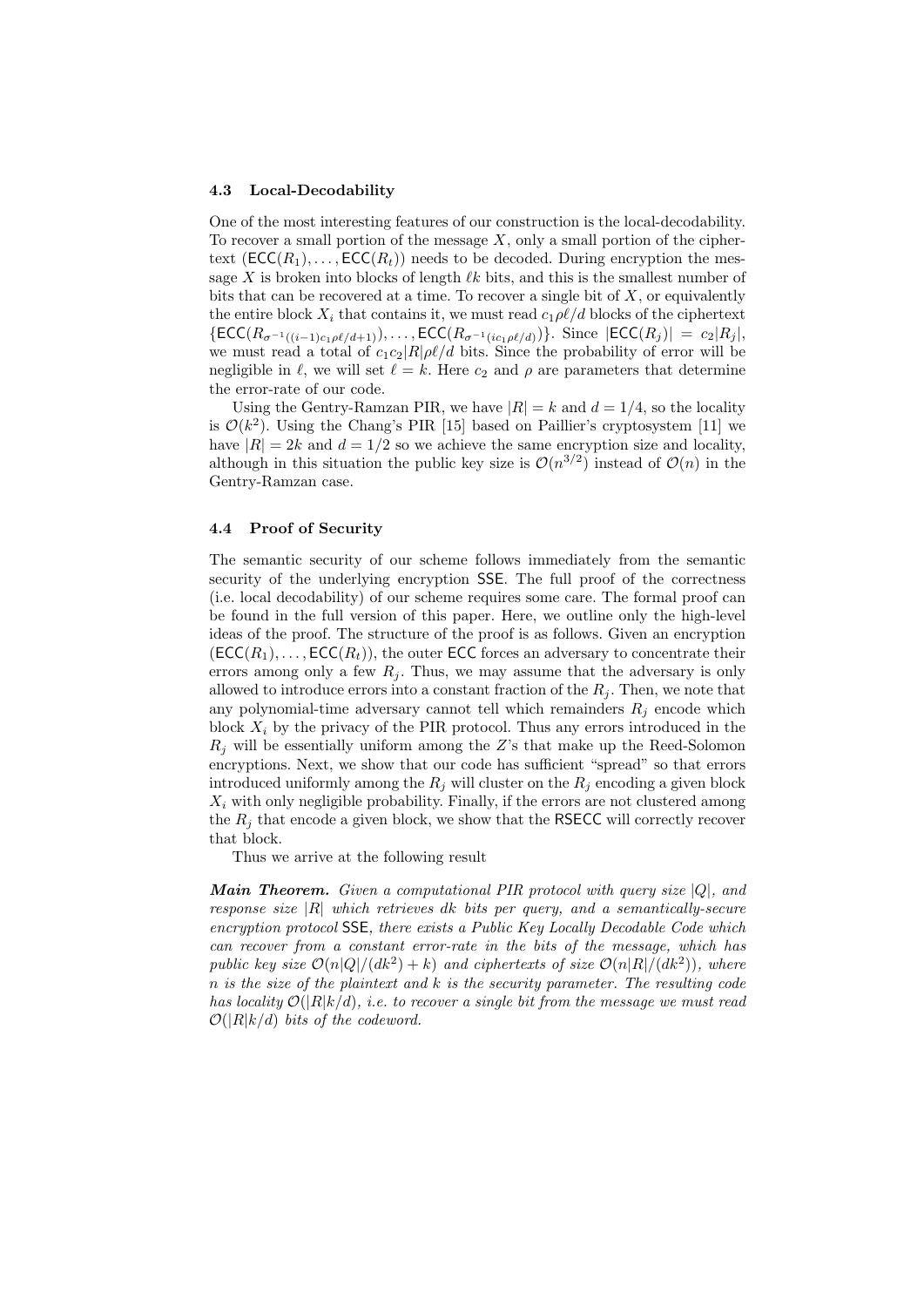#### 4.5 Extensions

For convenience, in our proof of correctness, we set the parameter  $\rho$  equal to  $1/2$ . It should be clear that this value is somewhat arbitrary and that by increasing  $\rho$ we increase the error tolerance of the code along with the ciphertext expansion. Similarly, in our proof we set the parameter  $\ell$  to be the security parameter k. We can change  $\ell$ , and an increase in  $\ell$  corresponds to a decrease in the probability that the channel succeeds in introducing an error, and a decrease in the locality of the code. In particular our code fails with probability that is negligible in  $\ell$ , and the smallest number of bits that can be recovered from the message is  $\mathcal{O}(\ell k)$ .

Our protocol also benefits nicely from the idea of Batch Codes [18]. Since our protocol requires making multiple PIR queries to the same message, this is an ideal application of Batch Codes, which can be used to amortize the cost of making multiple PIR queries to a fixed database. By first "batching" the message  $\hat{X}$  in §4.2, we can significantly decrease server computation by slightly increasing ciphertext expansion, or we can decrease ciphertext expansion by paying a slight increase in server computation. It should be noted that batch codes are perfect, in the sense that batching the message in this way does not change the probability of correctness.

We can also increase the efficiency of our construction by further taking advantage of the bounded channel model. If in addition to the sender knowing the receiver's public key, we assume that the receiver knows the verification key to the senders signature algorithm (a reasonable assumption since anyone receiving messages from the sender should be able to verify them), our scheme benefits nicely from the sign and list-decode methods described in [5]. The use of digital signatures before applying the RSECC or the binary ECC has the effect of increasing the maximum tolerable error-rate, and decreasing the codeword expansion. Unlike the application of Batch Codes above, this sign and list-decode technique will slightly increase the probability that a message fails to decrypt, although it still remains negligible.

## 4.6 Constructions Based on Homomorphic Encryption

It was shown in [14] that any homomorphic encryption protocol yields a PIR protocol, thus our construction can be achieved based on any homomorphic encryption protocol. In this situation, it is unnecessary to first encrypt each block  $X_i$  before applying the RSECC since the PIR protocol described in [14] is already semantically-secure. Thus the idea of coupling encryption and errorcorrection is even more natural in this situation. Using the construction in [9] to construct a PIR protocol from a homomorphic encryption protocol and then applying our construction yields

Corollary 1. Under any homomorphic encryption protocol which takes plaintexts of length m to ciphertexts of length αm, there is a Public-Key Locally Decodable Code which can recover from a constant error-rate in the bits of the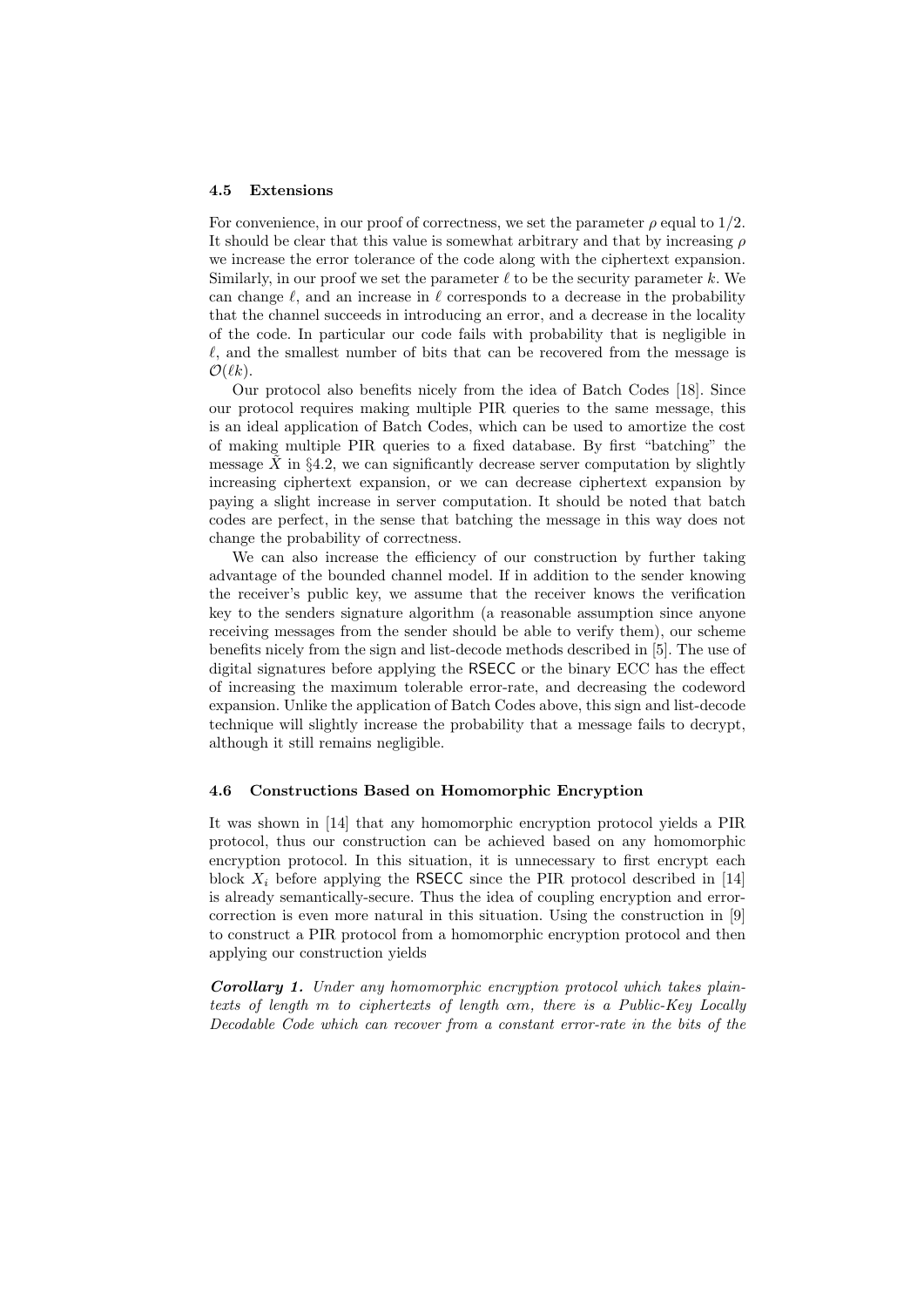message, with public key size  $\mathcal{O}(nk\beta\sqrt[p]{n})$  and ciphertexts of size  $\mathcal{O}(n\alpha^{\beta-1}k)$ , for any  $\beta \in \mathbb{N}$ , where n is the size of the plaintext and k is the security parameter. The resulting code has locality  $\mathcal{O}(\alpha^{\beta-1}k^2)$ , i.e. to recover a single bit from the message we must read  $\mathcal{O}(\alpha^{\beta-1}k^2)$  bits of the codeword.

Using a Length-Flexible Additively Homomorphic Encryption protocol such as the one described in [10] yields an even more efficient PIR protocol. Using the methods outlined in [9] and applying our construction we arrive at the following result

Corollary 2. Under the Decisional Composite Residuousity Assumption [11] there is a Public-Key Locally Decodable Code which can recover from a constant error-rate in the bits of the message, with public key size  $\mathcal{O}(n \log^2(n) + k)$  and ciphertexts of size  $\mathcal{O}(n \log(n))$ , where n is the size of the plaintext and k is the security parameter. The resulting code has locality  $\mathcal{O}(k^2 \log(n))$ , i.e. to recover a single bit from the message we must read  $\mathcal{O}(k^2 \log(n))$  bits of the codeword.

# 5 A Concrete Protocol Based on Φ-Hiding

We now present a concrete example of our reduction based on the Gentry-Ramzan [7] PIR protocol. A straightforward application of our main construction in §4.2 already yields a PKLDC with public key size  $\mathcal{O}(n)$  and constant ciphertext expansion, but the Gentry-Ramzan PIR protocol has many nice properties which can be exploited to simplify the construction and further increase the efficiency of the protocol. The construction we present here differs from the straightforward application of our general reduction to the Gentry-Ramzan protocol in two ways. First, we are able to integrate the basic semantically-secure encryption protocol into our construction, thus reducing the ciphertext expansion by a constant factor, and eliminating the need for another hardness assumption. Second, we use the Chinese Remainder Theorem Error Correcting Code (CRT-ECC) instead of the Reed-Solomon code used in the general construction. This is because the  $\Phi$ -hiding assumption allows us to do hidden chinese-remaindering, and so it is a more natural code to use in this context. This does not change the arguments in any substantial way, since from the ring-theoretic perspective, the CRT-ECC and the Reed-Solomon ECC are exactly the same.<sup>5</sup>

## 5.1 A Φ-hiding based Semantically-Secure Encryption Protocol

Here, we describe a simple semantically-secure public key encryption scheme, BasicEncrypt that will be an essential building block of our construction. The encryption protocol consists of three algorithms,  $G, E, D$  described below.

To generate the keys,  $G(1^k)$  first selects a small prime-power  $\pi$ , then generates  $m \in \mathcal{H}_{k}^{\pi}$ , i.e.  $m = pq$ , where  $p, q \in_{R} \mathcal{P}_{k}^6$ , subject to  $\pi | p - 1$ . The public key

<sup>5</sup> See the full version for a more detailed discussion of this point.

 $6$  We use the notation  $\in$ R to denote selecting uniformly at random from a set.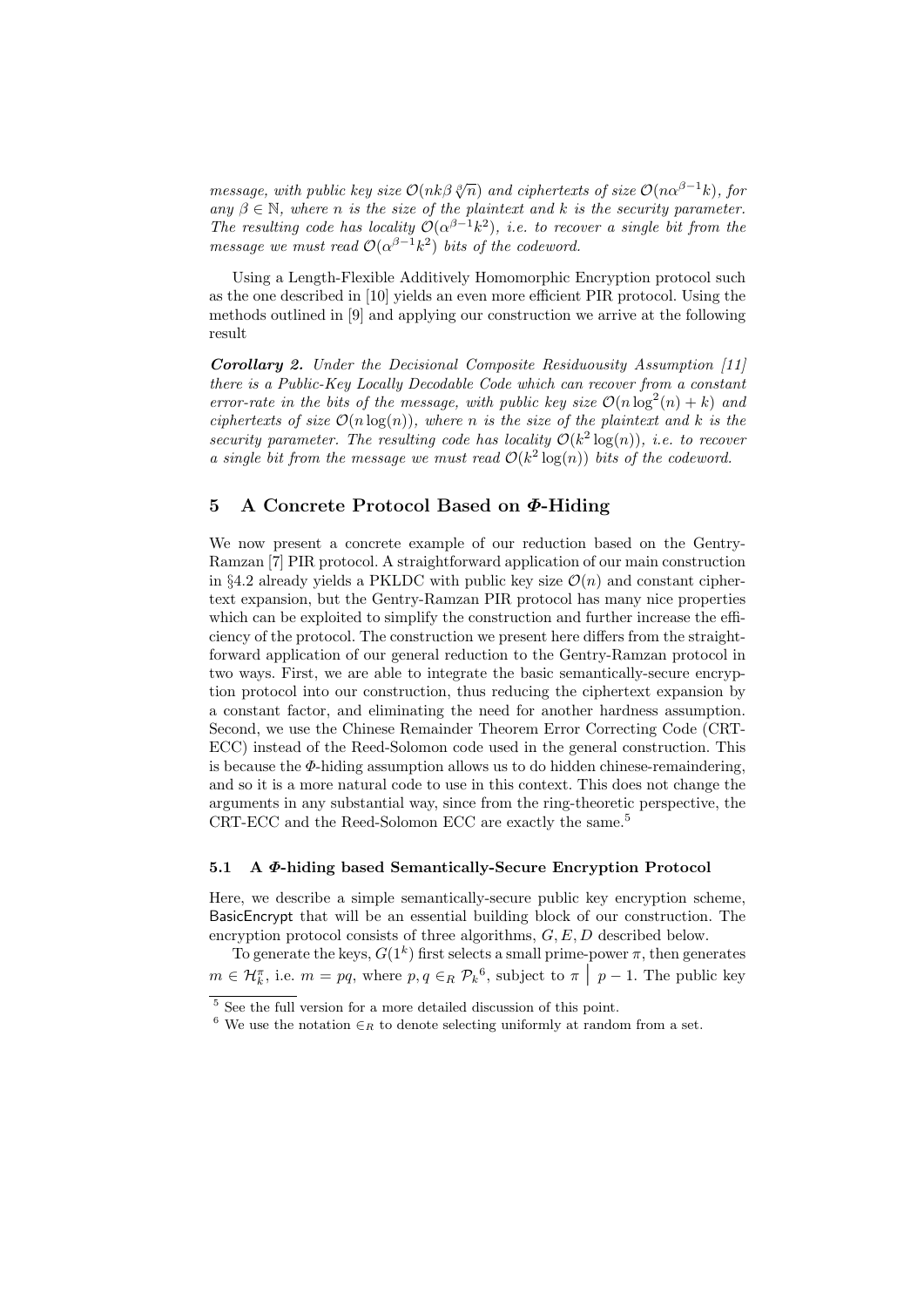will be  $PK = (g, m, \pi)$  where g is a generator for the cyclic group  $G_m$ , and  $SK = \frac{\varphi(m)}{\pi}$  $\frac{(m)}{\pi}$ .

To encrypt a message  $x \in \mathbb{Z}/\pi\mathbb{Z}$ , we have

$$
E(x) = g^{x + \pi r} \mod m,
$$

for a random  $r \in \mathbb{Z}/m\mathbb{Z}$ . To decrypt, we do

$$
D(y) = y^{\varphi(m)/\pi} = g^{x\varphi(m)/\pi \mod \varphi(m)} \mod m = \left(g^{\varphi(m)/\pi}\right)^x \mod m,
$$

then, using the Pohlig-Hellman algorithm to compute the discrete logarithm in the group  $\langle g^{\varphi(m)/\pi} \rangle$ , we can recover x mod  $\pi = x$ . If a is a small prime, and  $\pi = a^c$ , the Pohlig-Hellman algorithm runs in time  $c\sqrt{a}$ . Thus the decryption requires  $\mathcal{O}(\log(m/\pi)+c\sqrt{a})$  group operations in  $G_m$  which is acceptable for small primes a. In our locally decodable code, we will require multiple different prime powers  $\pi_1, \ldots, \pi_t$ , and we will choose the small primes a, as the first primes, i.e.  $\pi_1 = 5^{e_1}, \pi_2 = 7^{e_2}, \pi_3 = 11^{e_3}$ . If we require t prime powers  $\pi_i$ , the Prime Number Theorem implies that the largest  $\alpha$  will be approximately  $t \log t$ . Since t will be less than the message length,  $n, \sqrt{a}$  will be polynomial in the message length, and hence polynomial in the security parameter  $k$ .

It is worth noticing that this scheme is additively homomorphic over the group  $\mathbb{Z}/\pi\mathbb{Z}$ , although we do not have an explicit use for this property. When  $\pi = 2$ , this is just Goldwasser-Micali Encryption [19], for larger  $\pi$  it was described in [20] and [21]. An extension of this scheme is described in [16].

While this protocol is not new, none of the previous descriptions of this protocol make use of the  $\Phi$ -hiding assumption, and instead their security is based on some form of composite residuousity assumption, i.e. it is impossible to tell whether a random group element h belongs to the subgroup of order  $\pi$ in  $G_m$ . We are able to prove security under the  $\Phi$ -hiding assumption because the  $\Phi$ -hiding assumption is strictly stronger than these other assumptions. The proof that this protocol is semantically-secure under the  $\Phi$ -hiding assumption is in the full version [22].

#### 5.2 Outline of Our Φ-hiding based Construction

We begin by fixing a list of t prime powers  $\{\pi_1, \ldots, \pi_t\}$  as part of the public parameters. For concreteness we choose  $\pi_1 = 5^{e_1}, \pi_2 = 7^{e_2}, \ldots$  as in §5.1. A public key will be a list of t RSA moduli  $\{m_1, \ldots, m_t\}$ , such that each  $m_j \Phi$ hides some prime power  $\pi_{j'}$ . The Private key will be the factorizations of the  $m_j$ , more specifically  $\varphi(m_1), \ldots, \varphi(m_t)$ , along with a random permutation  $\sigma \in S_t$ such that  $m_j \Phi$ -hides  $\pi_{\sigma(j)}$ . To encrypt a message  $X \in \{0,1\}^n$ , we first divide X into blocks  $X_i$  of size  $\ell k$ . Where k is the security parameter, and  $\ell$  is a parameter determining the "spread" of the code. As in the Gentry-Ramzan PIR scheme, we view each block as a number in the range  $\{0 \dots 2^{\ell k}\}\$ . Our public key will be  $t = \frac{\rho n}{dk}$  RSA moduli  $\{m_1, \ldots, m_{\frac{\rho n}{dk}}\}$  such that each modulus  $\Phi$ -hides a prime power  $\pi_j$ . We will use  $s = \lceil \rho l/d \rceil$  of the  $\pi_j$  to encode each block  $X_i$ . Since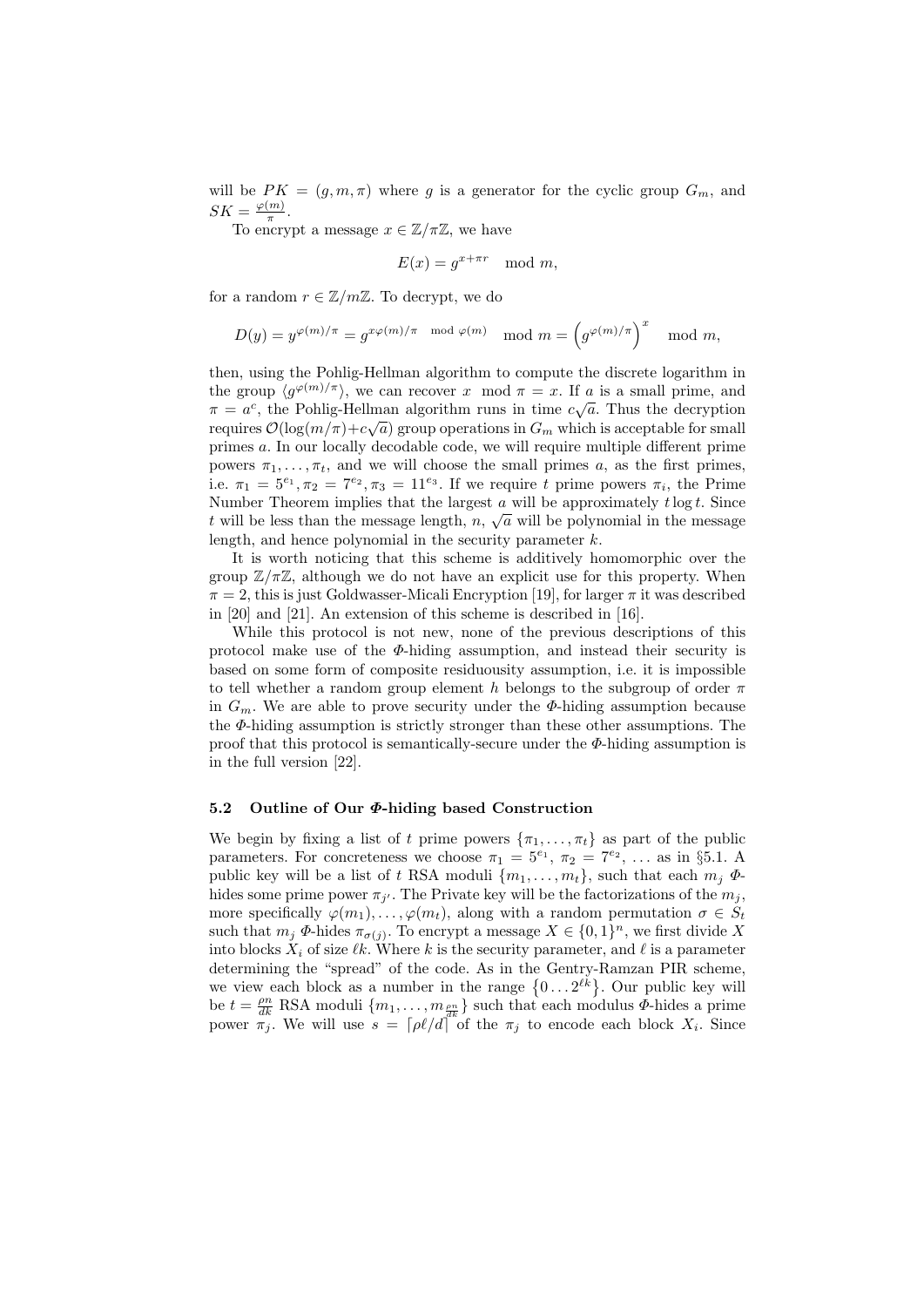there are  $\lceil n/k \rceil$  blocks, and for each block we use  $\lceil \rho \ell/d \rceil$  prime powers, we use a total of  $\frac{n}{\ell k} \cdot \frac{\rho \ell}{d} = \frac{\rho n}{dk} = t$  prime powers. The parameter  $\rho$  determines the redundancy of the CRT-ECC, hence increasing  $\rho$  increases the error tolerance and also the ciphertext expansion. Recall that  $d$  is the information rate of the Gentry-Ramzan PIR, so  $d$  is some fixed constant less than  $1/4$ , for concreteness we may assume  $d = 1/5$ . Exactly which prime is hidden by which modulus will be chosen at random at the time of key generation, and is part of the receiver's secret key. For each block  $X_i$ , the sender encrypts  $X_i$  modulo the s prime powers  ${\{\pi_{(i-1)s+1}, \ldots, \pi_{is}\}}$ , where each  $\pi_j$  is roughly of size dk. Notice here that we have used  $\rho$  times as many moduli  $\pi_j$  as necessary to encode each block, thus for each block  $X_i$  we have effectively calculated an encoding of  $X_i$  under the CRT-ECC which can tolerate  $\left(\frac{1}{2} - \frac{1}{2\rho}\right) \frac{\ell}{d}$  corrupted moduli.<sup>7</sup> We do this for each block, and thus the resulting encryption is  $\frac{\rho \ell}{d} \cdot \frac{n}{\ell k}$  residues. Since each residue is of size k, the encryption of the whole message is now  $\frac{n}{\ell k} \frac{\rho \ell}{d} = \frac{\rho n}{dk}$  encryptions of size k. Finally, we encode each of the  $\rho n/(kd)$  encryptions independently using the error correcting code in §3.4. So our final encryption is of size  $\rho c_2 n/d$  bits, which is a constant multiple of  $n$ . This encryption is error correcting because as long as no more than  $\frac{1}{2} - \frac{1}{2\rho}$  of the residues that encode a given block are corrupted, the block can be recovered correctly by first decrypting each residue, and then reconstructing the CRT-ECC. This cryptosystem is also locally-decodable since to decrypt a given block, it suffices to decrypt the  $\frac{\rho \ell}{d}$  encryptions that encode it.

## 5.3 Error Correcting Public Key Encryption Based on Φ-hiding

We now define a triple of algorithms  $G, E, D$  for our encryption scheme.

## Key Generation:  $G(1^k, \alpha)$ .

- Let  $p_1, \ldots, p_t$  be primes with  $5 \leq p_1 < p_2 < \cdots < p_t$ , and choose  $e_i$  $\left| \frac{k}{4 \log p_j} \right|$ , thus  $e_j$  is the largest integer such that  $\log (p_j^{e_j}) < d_k$ , for some  $d < \frac{1}{4}$ . Set  $\pi_j = p_j^{e_j}$ . To encrypt *n*-bit messages, we will need to choose  $t = \frac{\rho n}{dk}$ . Since we assume  $n = k^{\alpha}$ , this becomes  $t = \frac{\rho k^{\alpha - 1}}{d}$ .
- − Generate a random permutation  $σ ∈ R S_t$ , the symmetric group on t elements.<br>
− Generate moduli  $m_1, ..., m_t$  such that  $m_j ∈ H_k^{\pi_{\sigma(j)}}$ , i.e.  $m_j \Phi$ -hides  $\pi_{\sigma(j)}$ .
- 
- Find generators  ${g_j}$  of the cyclic groups  ${G_{m_j}}$ .

The public key will then be

$$
PK = ((g_1, m_1, \pi_1), \ldots, (g_t, m_t, \pi_t)),
$$

and the secret key will be

$$
SK = \left(\sigma, \frac{\varphi(m_1)}{\pi_{\sigma(1)}}, \ldots, \frac{\varphi(m_t)}{\pi_{\sigma(t)}}\right).
$$

<sup>7</sup> See the full version for a more in-depth discussion of the error tolerance of the CRT-ECC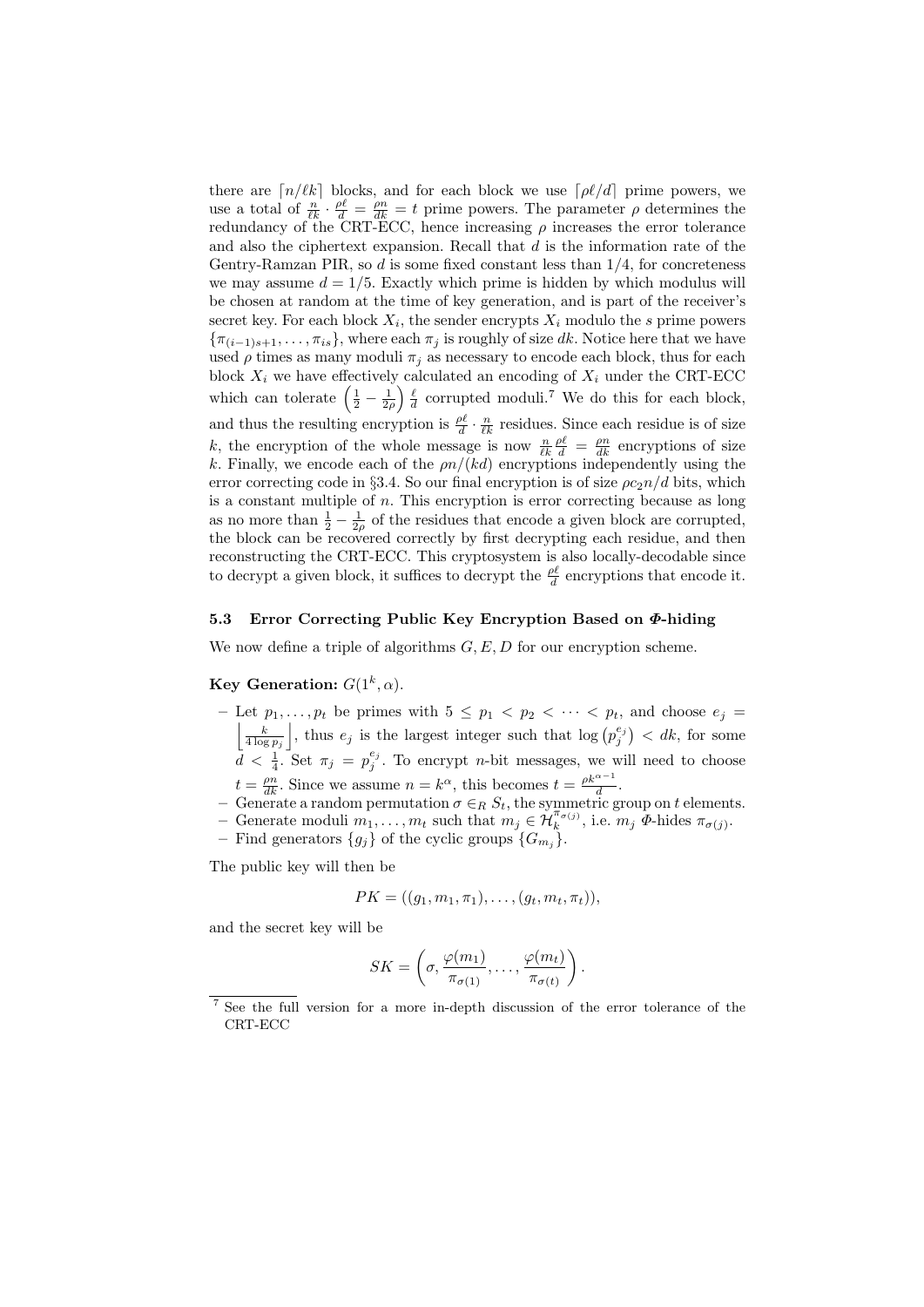**Encryption:** given an *n*-bit message  $X$ ,

- Break X into  $\frac{n}{\ell k}$  blocks  $X_i$  of size  $\ell k$ , and treat each  $X_i$  as an integer in the range  $\{0 \dots 2^{\ell k}\}.$
- − For block  $X_i$ , we will use the s prime powers  $\pi_{(i-1)s+1}, \ldots, \pi_{is}$  to encode  $X_i$ . Since the moduli  $m_{\sigma^{-1}((i-1)s+1)}, \ldots, m_{\sigma^{-1}(is)}$  that correspond to these  $\pi$ 's is unknown to the sender, he must apply the Chinese Remainder Theorem using all the  $\pi_j$ 's. Thus for each block  $X_i$ , using the CRT, the sender generates  $\tilde{X}_i \in [1, \ldots, (\pi_1 \cdots \pi_t)],$  such that

$$
\tilde{X}_i = \begin{cases} X_i \mod \pi_j & \text{for } j \in [(i-1)s+1, \dots, is], \\ 0 \mod \pi_j & \text{for } j \in [1, \dots, (i-1)s] \cup [is+1, \dots, t]. \end{cases}
$$

To recover from error-rate  $\frac{1}{2} - \frac{1}{2\rho}$ , we set  $s = \frac{\rho \ell}{d}$ .

- The sender then sets  $\tilde{X} = \sum_{i=1}^{\frac{n}{k}} \tilde{X}_i$ . Thus for each  $j, \tilde{X} = X_i \mod \pi_{\sigma(j)}$  for the unique *i* such that  $(i - 1)s + 1 \le \sigma(j) \le is$ .
- For  $j \in [1, \ldots, t]$ , generate a random  $r_j \in \{0, \ldots, \pi_1 \cdots \pi_t\}.$
- Then calculate  $h_j = g_j^{\tilde{X} + r_j \pi_1 \cdots \pi_t} \mod m_j$  for each  $j \in \{1, ..., t\}$ . Thus

$$
h_j = E\left(\tilde{X} \mod \pi_{\sigma(j)}\right) = E(X_i \mod \pi_{\sigma(j)}),
$$

where  $(i - 1)s + 1 \leq \sigma(j) \leq is$ , and E is the encryption protocol described in §5.1. At this point, partial information about the block  $X_i$  is spread over s of the  $h_j$ 's.

- Apply the binary Error Correcting Code ECC to each  $h_j$  individually.
- The encryption is then the *t*-tuple  $(\mathsf{ECC}(h_1), \mathsf{ECC}(h_2), \ldots, \mathsf{ECC}(h_t)).$

**Decryption:** to recover the *i*th block, of a message X from the *t*-tuple  $(h_1, \ldots, h_t)$ 

- − Select the s encryptions that encode  $X_i$ , {ECC( $h_{\sigma^{-1}((i-1)s+1)}$ ),..., ECC( $h_{\sigma^{-1}(is)}$ }.
- Decode each ECC( $h_j$ ) to find obtain { $h_{\sigma^{-1}((i-1)s+1)}, \ldots, h_{\sigma^{-1}(is)}$  }.
- Decrypt each of the  $s$  encryptions using the decryption algorithm from  $\S 5.1$ . This gives  $a_1, \ldots, a_s$  where  $a_j = X_i \mod (\pi_{(i-1)s+j}).$
- Using the Chinese Remainder Code Decoding Algorithm, reconstruct  $X_i$ from the s remainders  $a_1, \ldots, a_s$ . Note that if there are no errors introduced, this step can be replaced by simple Chinese Remaindering.

## 5.4 Analysis

The proof of security remains essentially the same as in the general setting.

For the locality, we note that to recover a single bit of  $X$ , or equivalently the entire block  $X_i$  that contains it, we must read s blocks of the ciphertext  $\{\mathsf{ECC}(h_{\sigma^{-1}((i-1)s+1)}), \ldots, \mathsf{ECC}(h_{\sigma^{-1}(is)})\}\)$ . Since  $|h_j| = k$  and  $|\mathsf{ECC}(h_j)| = c_2k$ , we must read a total of  $sc_2 k = \frac{\rho c_2 \ell k}{d}$  bits. Since the probability of error will be negligible in  $\ell$ , we set  $\ell \approx k$ , and since  $d < \frac{1}{4}$ , we find that we need to read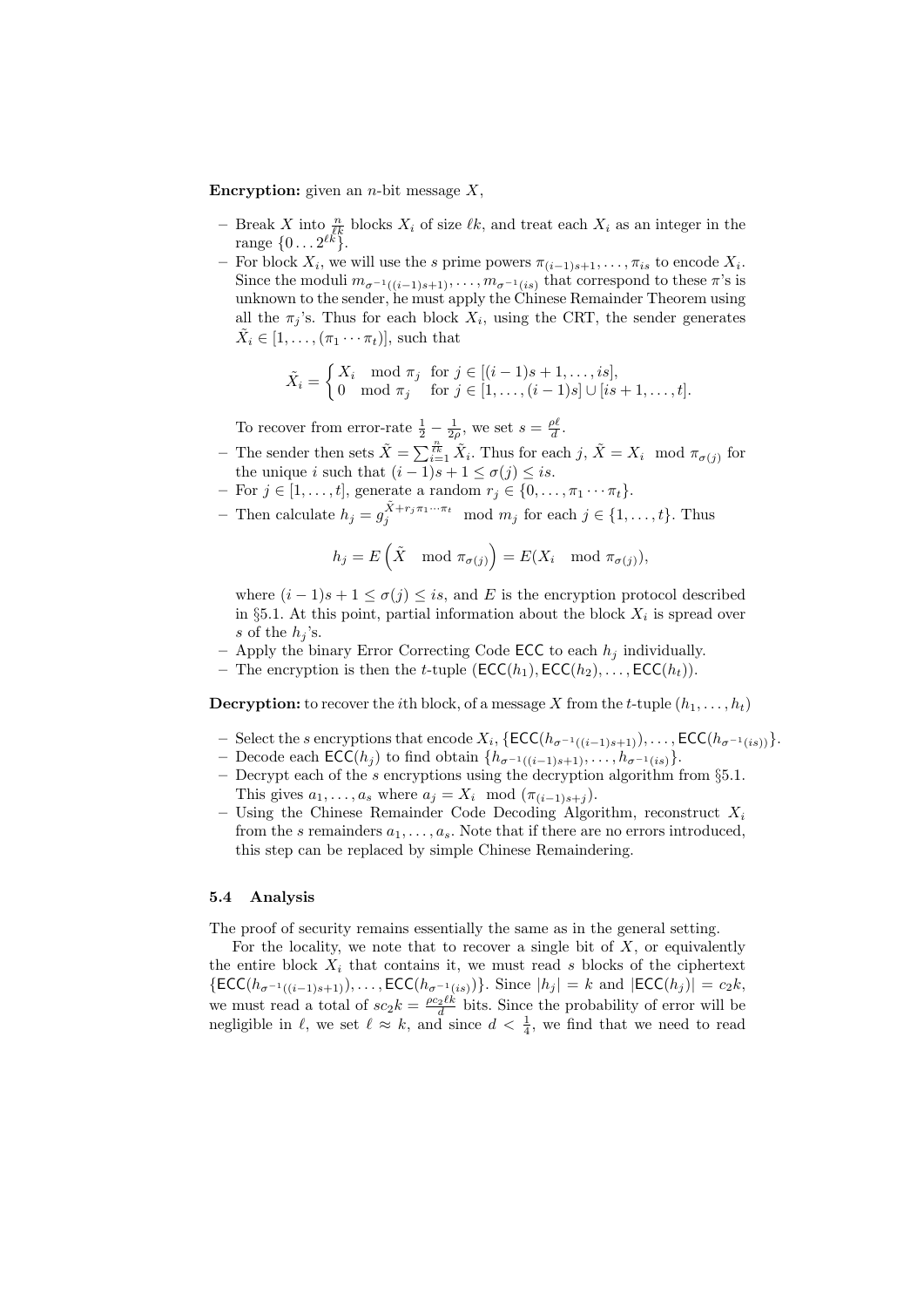$5c_2\rho k^2$  bits of the ciphertext to recover one bit of the plaintext, where c and  $\rho$ are parameters that determine the error-rate of our code. Thus our system only achieves local-decodability for  $n = \Omega(k^{2+\epsilon})$ . For  $n \approx k^3$ , our system already offers a significant improvement over standard error-correcting codes.

Thus we arrive at the following result

Corollary 3. Under the Small Primes Φ-Hiding Assumption there is a Public-Key Locally Decodable Code which can recover from a constant error-rate in the bits of the message, with public key size  $\mathcal{O}(n)$  and ciphertexts of size  $\mathcal{O}(n)$ , where  $n$  is the size of the plaintext and  $k$  is the security parameter. The resulting code has locality  $\mathcal{O}(k^2)$ , i.e. to recover a single bit from the message we must read  $\mathcal{O}(k^2)$  bits of the codeword.

## References

- 1. Katz, J., Trevisan, L.: On the efficiency of local decoding procedures for errorcorrecting codes. In: STOC '00: Proceedings of the 32nd Annual Symposium on the Theory of Computing. (2000) 80–86
- 2. Yekhanin, S.: Towards 3-query locally decodable codes of subexponential length. In: Proceedings of the 39th ACM Symposiom on the Theory of Computinng (STOC). (2007)
- 3. Lipton, R.J.: A new approach to information theory. In: STACS '94: Proceedings of the 11th Annual Symposium on Theoretical Aspects of Computer Science, London, UK, Springer-Verlag (1994) 699–708
- 4. Gopalan, P., Lipton, R.J., Ding, Y.Z.: Error correction against computationally bounded adversaries. Manuscript (2004)
- 5. Micali, S., Peikert, C., Sudan, M., Wilson, D.A.: Optimal error correction against computationally bounded noise. In Kilian, J., ed.: TCC. Volume 3378 of Lecture Notes in Computer Science., Springer (2005) 1–16
- 6. Ostrovsky, R., Pandey, O., Sahai, A.: Private locally decodable codes. In: ICALP '07 : Proceedings of the 34th International Colloquium on Automata, Languages and Programming. Volume 4596 of Lecture Notes in Computer Science., Springer (2007) 387–298
- 7. Gentry, C., Ramzan, Z.: Single-database private information retrieval with constant communication rate. In: Automata, Languages and Programming. Volume 3580 of Lecture Notes in Computer Science., Springer Berlin / Heidelberg (2005) 803–815
- 8. Kushilevitz, E., Ostrovsky, R.: Replication is not needed: Single database, computationally-private information retrieval. In: IEEE Symposium on Foundations of Computer Science. (1997) 364–373
- 9. Ostrovsky, R., III, W.E.S.: A survey of single-database private information retrieval: Techniques and applications. In Okamoto, T., Wang, X., eds.: Public Key Cryptography. Volume 4450 of Lecture Notes in Computer Science., Springer (2007) 393–411
- 10. Damgård, I., Jurik, M.: A generalisation, a simplification and some applications of paillier's probabilistic public-key system. In: PKC '01: Proceedings of the 4th International Workshop on Practice and Theory in Public Key Cryptography, London, UK, Springer-Verlag (2001) 119–136